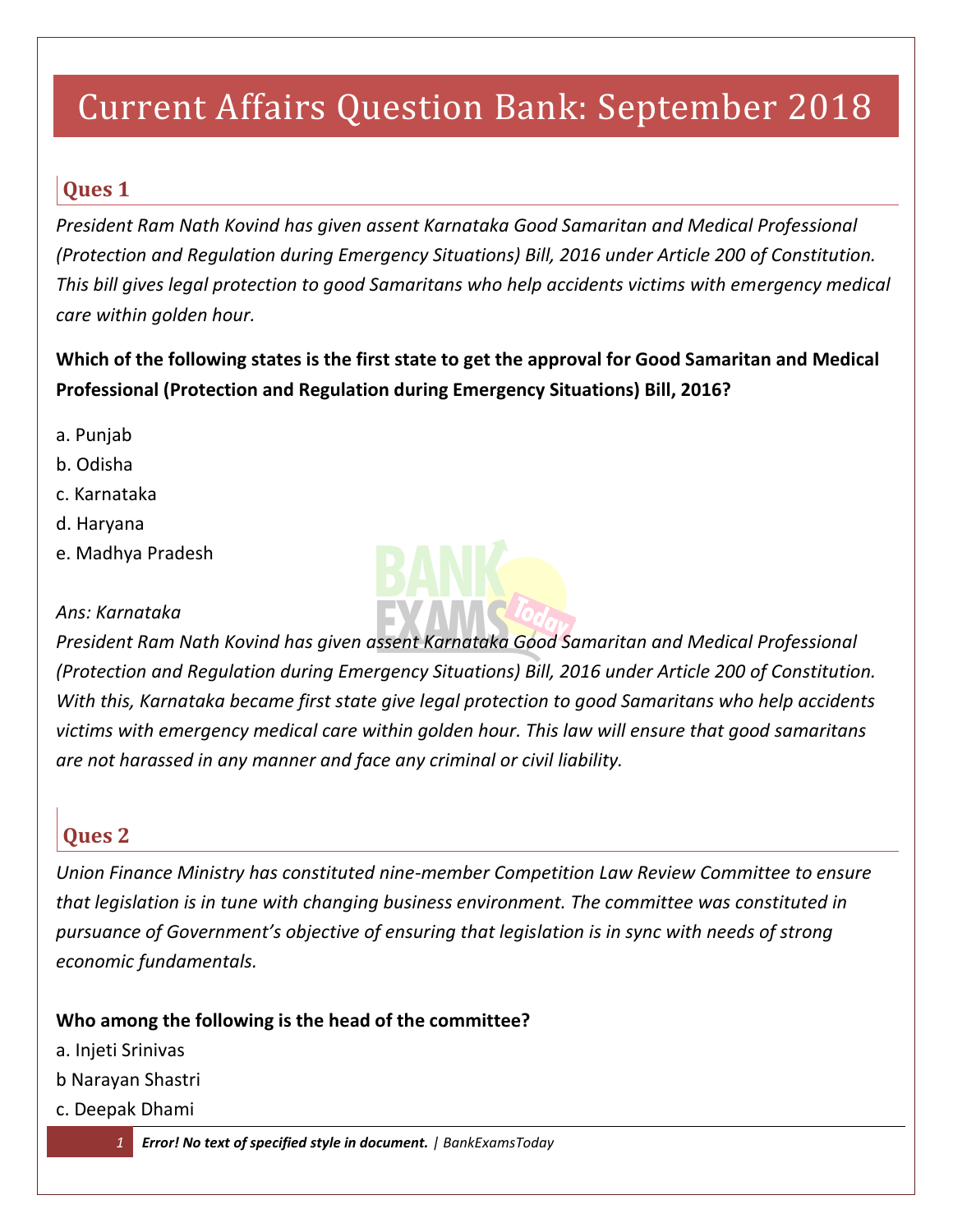- d. Manoj Girdhari
- e. Pradeep Jaiswal

*Union Finance Ministry has constituted nine-member Competition Law Review Committee to ensure that legislation is in tune with changing business environment. It will be chaired by chaired by Corporate Affairs Secretary Injeti Srinivas and includes Insolvency and Bankruptcy Board of India (IBBI) Chairperson M S Sahoo and Competition Commission of India (CCI) Chairperson as members.*

## **Ques 3**

*AICTE will establish country's first AICTE Training and Learning (ATAL) Academy in \_\_\_\_\_\_\_\_\_\_\_\_\_. Moreover, tree more ATAL academies will come at Thiruvananthapuram (Kerala), Guwahati (Assam) and Baroda (Gujarat) by next year.*

#### **What is the full form of AICTE and in which of the following states will the first ATAL academy be opened?**

- a. All India Council for Technical Education, Punjab
- b. All India Council for Techniques and Education, Manipur
- d. All India Council for Technology & Education, Himachal Pradesh
- d. All India Commission for Technical Education, Madhya Pradesh
- e. All India Council for Technical Education, Rajasthan

*All India Council for Technical Education will establish country's first AICTE Training and Learning (ATAL) Academy in Jaipur, capital of Rajasthan. Moreover, tree more ATAL academies will come at Thiruvananthapuram (Kerala), Guwahati (Assam) and Baroda (Gujarat) by next year.*

## **Ques 4**

*International Translation Day seeks to recognize contribution of unsung heroes behind international diplomacy who work as language professionals to facilitate dialogue and contribute to development and strengthens world peace and security.* 

#### **It is observed on**

- a. 2 September
- b. 30 September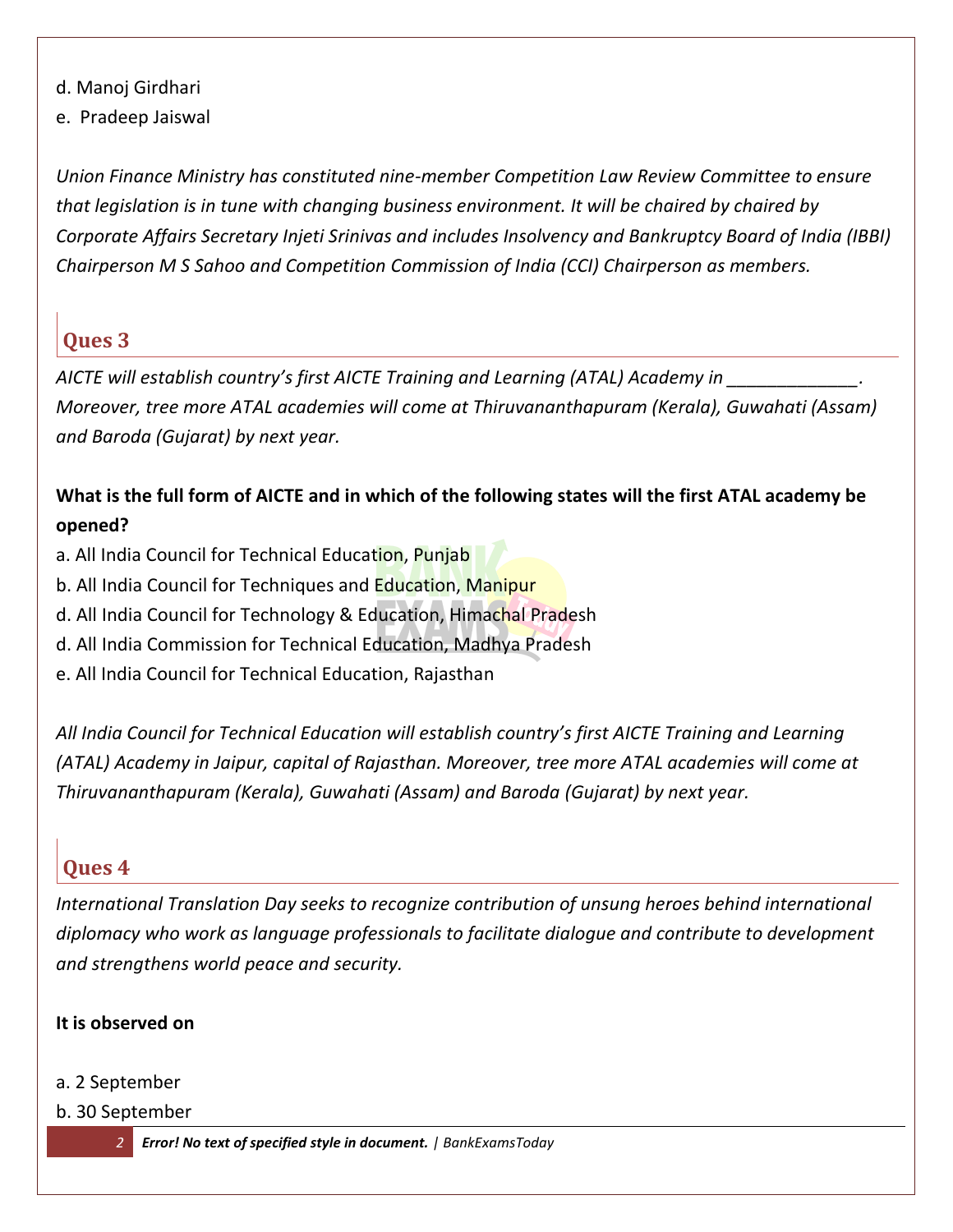- c. 28 September
- d. 6 September
- e. 10 September

*The International Translation Day is observed by United Nations on 30 September 2018. The International Translation Day was instituted by United Nations General Assembly (UNGA) in May 2017 by adopting resolution 71/288.*

## **Ques 5**

*International Monetary Fund (IMF), World Bank and World Trade Organization have collectively launched a report in which all three international organisations have sought liberalisation of global service sector, asserting that barriers to these services trade currently is roughly as high as those to trade in goods about a half century ago.*

#### *What is the name of the report?*

- a. Rejuvenating Trade and Incusing Growth
- b. A Roadmap to the Inclusive Trade and Vigorous Growth
- c. Road to Invigorating Trade and Inclusive Growth
- d. Reinvigorating Trade and Inclusive Growth
- e. None

*International Monetary Fund (IMF), World Bank and World Trade Organization have collectively launched report "Reinvigorating Trade and Inclusive Growth". In this report all three international organisations have sought liberalisation of global service sector, asserting that barriers to these services trade currently is roughly as high as those to trade in goods about a half century ago.*

## **Ques 6**

*Madhya Pradesh Government has announced creation of new district. It will be 52nd district of the state and came into effect from October 1, 2018. The proposal to this effect was cleared by state Cabinet chaired by Chief Minister Shivraj Singh Chouhan.*

#### **What is the name of the district?**

a. Niwari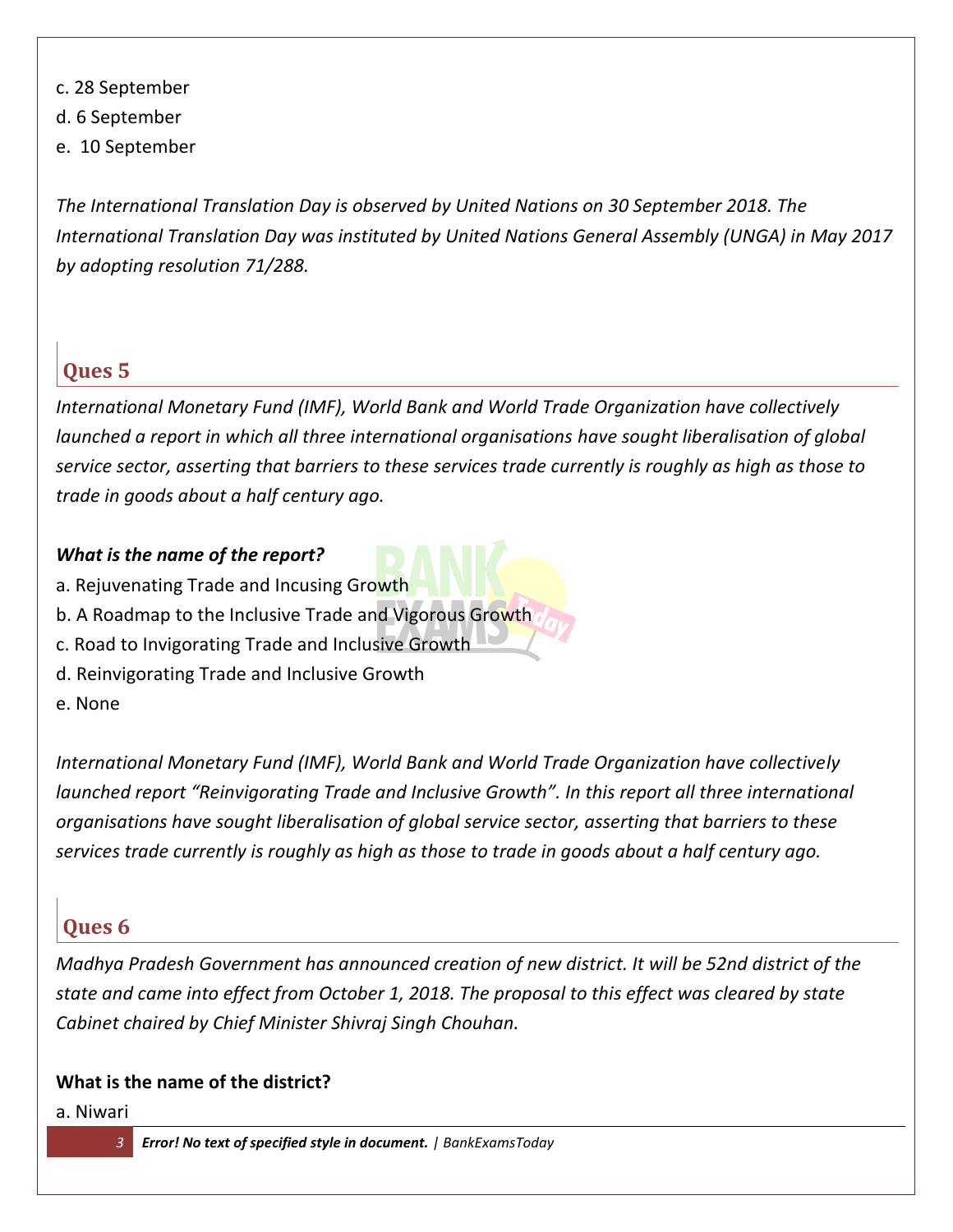- b. Nilashi
- c. Niladri
- d. Niswari
- e. Nishari

*GCTF Terrorist Travel Initiative under auspices of Global Counterterrorism Forum (GCTF) has been signed between two nations.The initiative brings together stakeholders to share expertise on developing and implementing effective counterterrorism watchlisting and screening tools.*

#### **Which of the following two countries signed this initiative?**

- a. USA and Prague
- b. USA and India
- c. USA and Morocco
- d. USA and Afghanistan
- e. None



*United States and Morocco have launched GCTF Terrorist Travel Initiative under auspices of Global Counterterrorism Forum (GCTF). The new initiative will strengthen UNSC Resolution 2396 aiming to stop terrorist travel altogether. It will improve capabilities for detecting and interdicting terrorist travel through enhanced terrorist screening and information sharing.*

## **Ques 8**

*India has signed two loan agreement with\_\_\_\_\_\_\_\_\_\_\_\_\_ International Cooperation Agency for construction of Mumbai-Ahmedabad High Speed Rail Project and Kolkata East West Metro Project.*  **Fill the blank with the correct option?**

- a. Canada
- b. USA
- c. Russia
- d. China
- e. Japan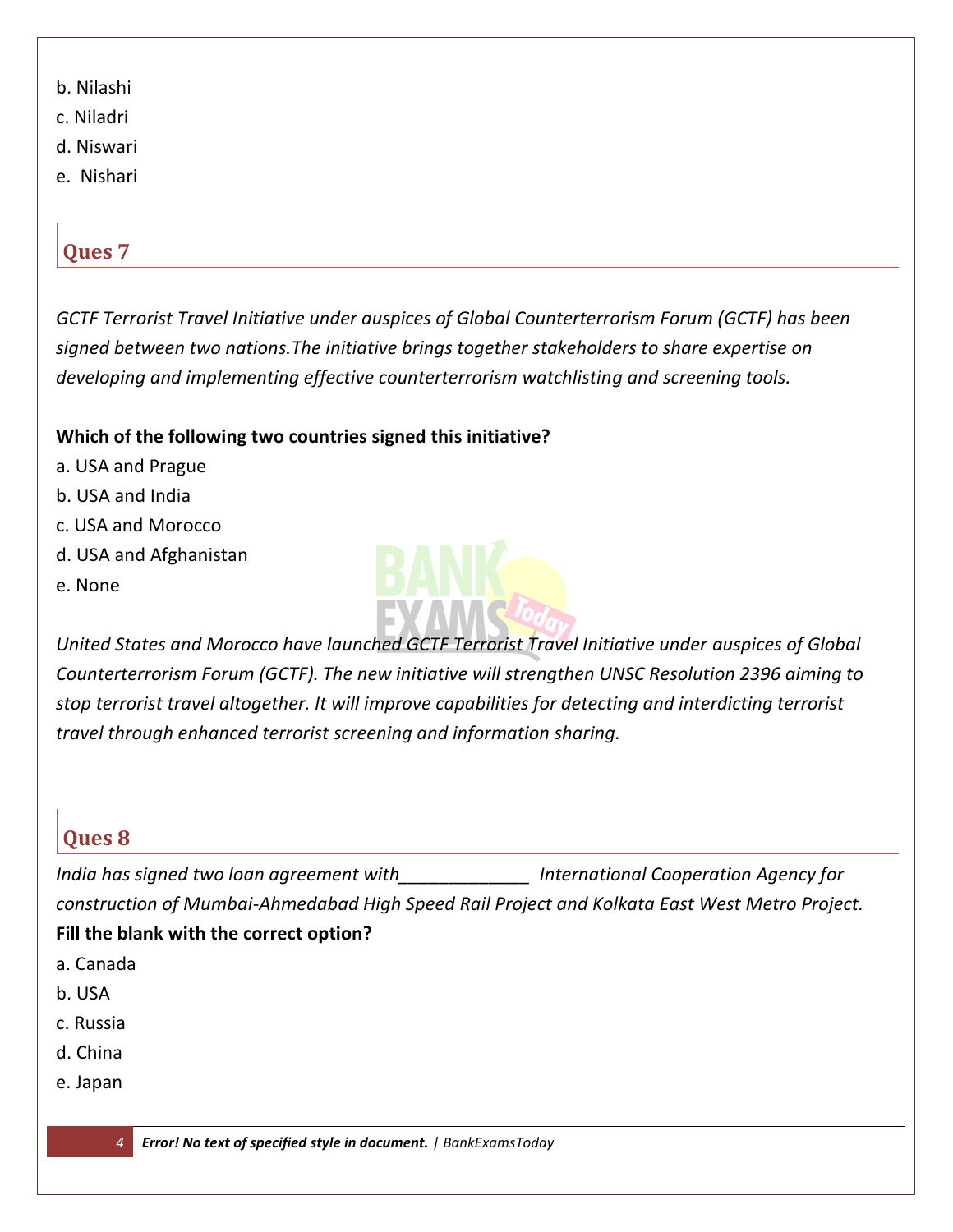*India has signed two loan agreement with Japan International Cooperation Agency (JICA) for construction of Mumbai-Ahmedabad High Speed Rail Project and Kolkata East West Metro Project. Under these agreements, Japan will provide Official Development Assistance (ODA) loan of around Rs 5,500 crore as tranche 1 for Mumbai-Ahmedabad bullet train project Rs.1619 crore for tranche 3 Kolkata East-West Metro Project .*

## **Ques 9**

*NITI Aayog has singed Statement of Intent (SoI) with Oracle to pilot real drug supply-chain using blockchain distributed ledger and Internet of Things (IoT) software to fight growing problem of counterfeit drugs in India.*

## **Which of the following options will partner in this initiative?**

- a. Strides Pharma Sciences and Apollo Hospitals
- b. Sun Pharma and Maxx Hospital
- c. Piramil Pharma and AIMMS Hospital
- d. Medipol Pharma and Lilawati Hospital
- e. Bioxix Pharma and P.D Hinduja Hospital

*NITI Aayog has singed Statement of Intent (SoI) with Oracle to pilot real drug supply-chain using blockchain distributed ledger and Internet of Things (IoT) software to fight growing problem of counterfeit drugs in India. Strides Pharma Sciences and Apollo Hospitals will partner in this effort. Oracle is US multinational computer technology corporation that specializes primarily in developing and marketing database software and technology, cloud engineered systems, and enterprise software products.*

## **Ques 10**

Government has constituted eight-member search committee to recommend names for posts of Lokpal chairperson and members. The selection process of Lokpal is underway as per guidelines of laid down in Lokpal and Lokayuktas Act, 2013.

#### **Who is the head of the committee?**

- a. Ranjana Prakash Desai
- b. Rangrajan Mehvish Dua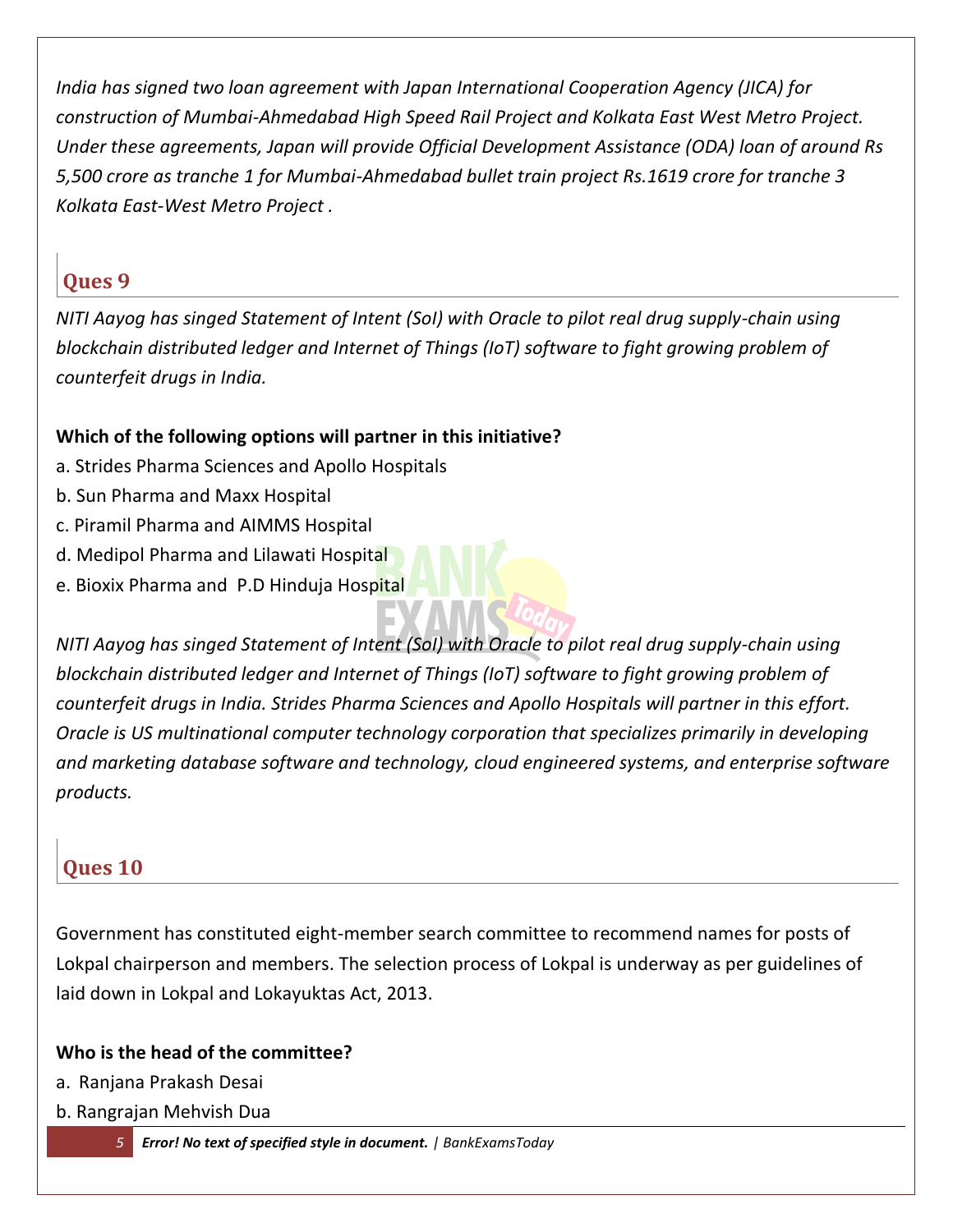- c. Ranjana Prakash Desai
- d. Sukriti Pranav Doshi
- e. None

*Lokpal and Lokayuktas Act, 2013 It was passed in 2013 to constitute statutory body to inquire into allegations of corruption against public functionaries. Under it, the appointments to Lokpal is made by high-level selection committee.*

#### **Which of the following cannot be the member of this selection committee?**

- a. Leader of Opposition Party
- b. Chief Justice of India
- c. Prime Minister
- d. President
- e. Lok Sabha Speaker



## **Ques 12**

*Lokpal and Lokayuktas Act, 2013 was passed in 2013 to constitute statutory body to inquire into allegations of corruption against public functionaries. Under it, the appointments to Lokpal is made by high-level selection committee comprising of Prime Minister, Chief Justice of India, Lok Sabha Speaker, Leader of Opposition Party (LoP) and an eminent jurist chosen by them.*

*Which of the following were jointly awarded 2018 Champions of the Earth award, UN's highest environmental honour. They were chosen in Policy Leadership category of the award for their pioneering work in championing International Solar Alliance (ISA)?*

- *a. Donald Trump and Narendra Modi*
- *b. Justin Trudeau and Donald Trump*
- *c. Narendra Modi and Justin Trudeau*
- *d. Emmanuel Macron and Justin Trudeau*
- *e. Narendra Modi and Emmanuel Macron*

*Prime Minister Narendra Modi and French President Emmanuel Macron jointly awarded 2018 Champions of the Earth award, UN's highest environmental honour. They were chosen in Policy*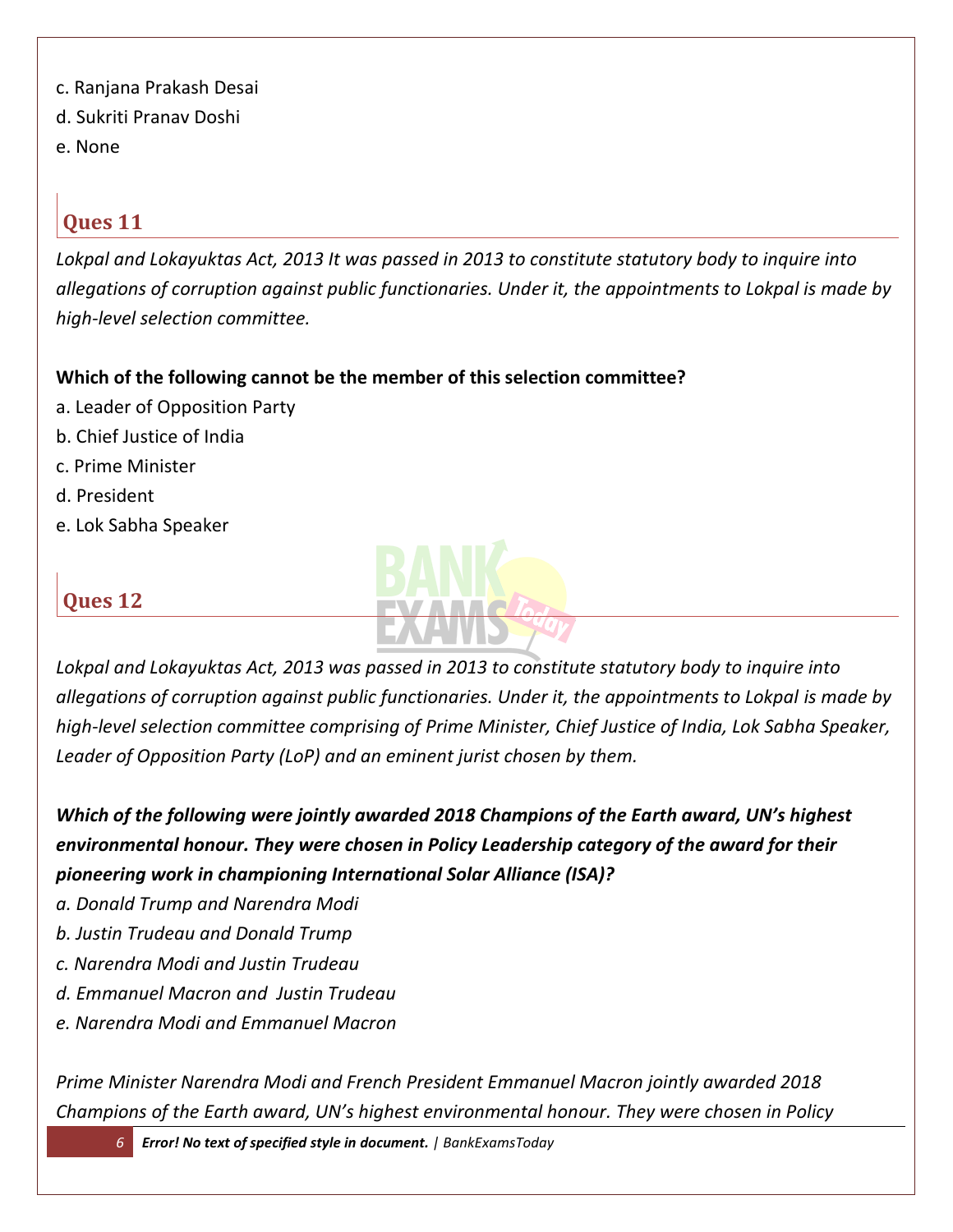*Leadership category of the award for their pioneering work in championing International Solar Alliance (ISA) and promoting new areas of levels of cooperation on environmental action. It also PM Modi's unprecedented pledge to eliminate all single-use plastic in India by 2022.*

## **Ques 13**

*Union Railway Ministry has launched Rail Heritage Digitisation Project in collaboration*  with and Culture Association. It is first-of-its-kind project that aims to showcase *India's rail heritage to the national and international audience in an online story-telling platform.*

#### *Fill in the blank with the suitable option.*

- *a. Facebook*
- *b. PayTm*
- *c. Google*
- *d. Instagram*
- *e. a and b both*



*Union Railway Ministry has launched Rail Heritage Digitisation Project in collaboration with Google Arts and Culture Association. It can be accessed at "https://artsandculture.google.com/project/indianrailways". It is first-of-its-kind project that aims to showcase India's rail heritage to the national and international audience in an online story-telling platform. It is also largest cultural heritage digitisation project in India and possibly in entire Asia Pacific Region.*

## **Ques 14**

*NITI Aayog and United Nations in India signed the Sustainable Development Framework. It is called The Government of India-United Nations Sustainable Development Framework (UNSDF). The agreement is a reflection of the commitment and efforts made by India towards attaining the Sustainable Development Goals.*

*What is the duration of this agreement?*

- *a. 2018-22*
- *b. 2019-22*
- *c. 2020-25*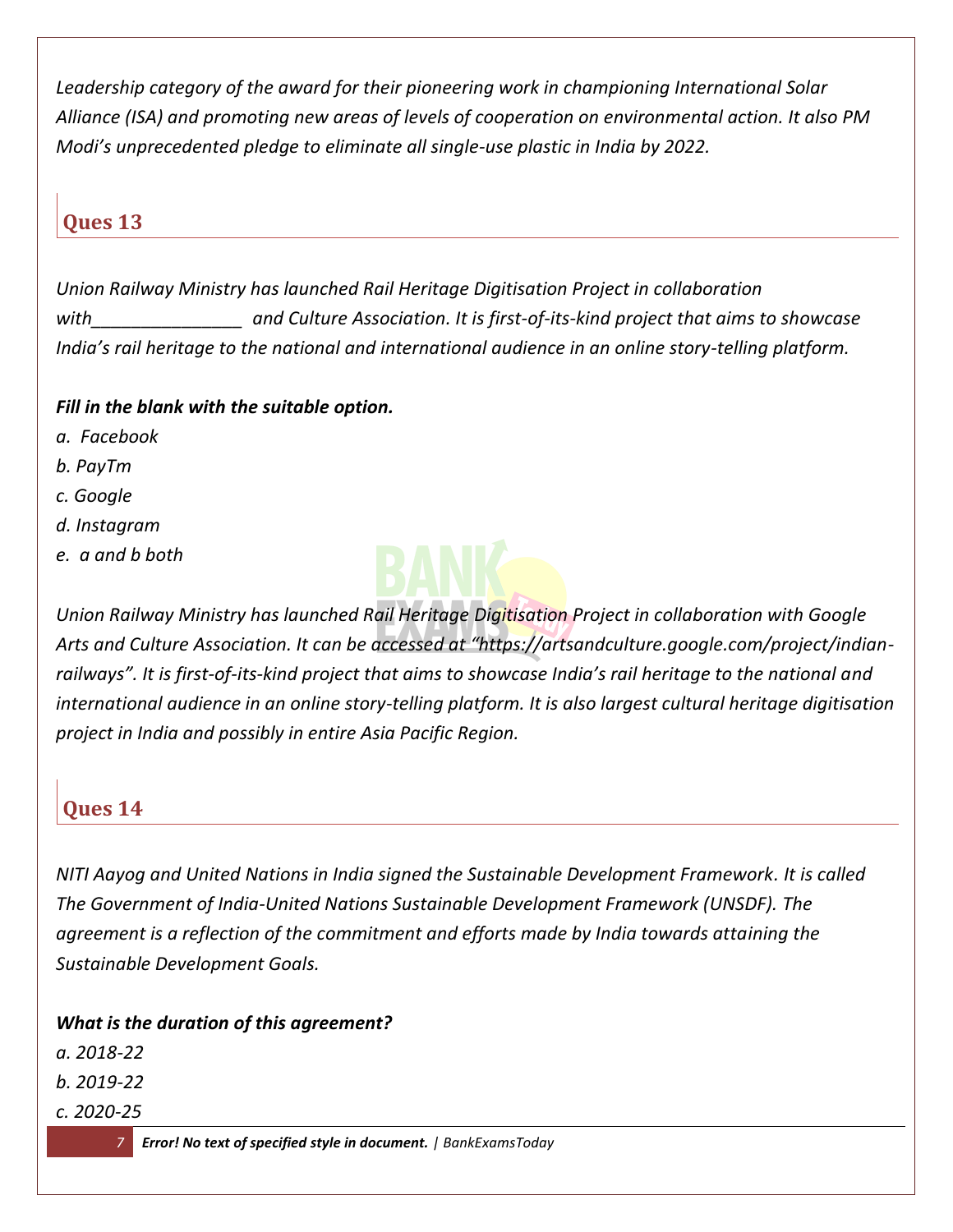*d. 2019-23 e. 2018-23*

## **Ques 15**

*Union Government has enhanced its contribution in State Disaster Response fund (SDRF). ow, Central government will contribute \_\_\_\_\_\_\_\_\_\_ and all States will contribute \_\_\_\_\_\_\_\_\_\_ to the SDRF*

- *a. 60% and 40%*
- *b. 75% and 25%*
- *c. 80% and 20%*
- *d. 90% and 10%*
- *e. None*

*Union Government has enhanced its contribution in State Disaster Response fund (SDRF) from 75% to 90%. Now, Central government will contribute 90% and all States will contribute 10% to the SDRF. With this enhancement Central Government's additional contribution in SDRF will be Rs. 1690.35 crore for the year 2018-19 and Rs. 1774.67 crore for the financial year 2019-20.*

## **Ques 16**

*The theme of this year's World Tourism Day is 'Tourism and the Digital Transformation'. It seeks to show importance of digitally advanced tourism sector for improving entrepreneurship, inclusion, local community empowerment and efficient resource management, amongst other important development objectives.*

#### *When is World Tourism Day observed?*

- *a. September27*
- *b. September 29*
- *c. September 22*
- *d. September 23*
- *e. September 24*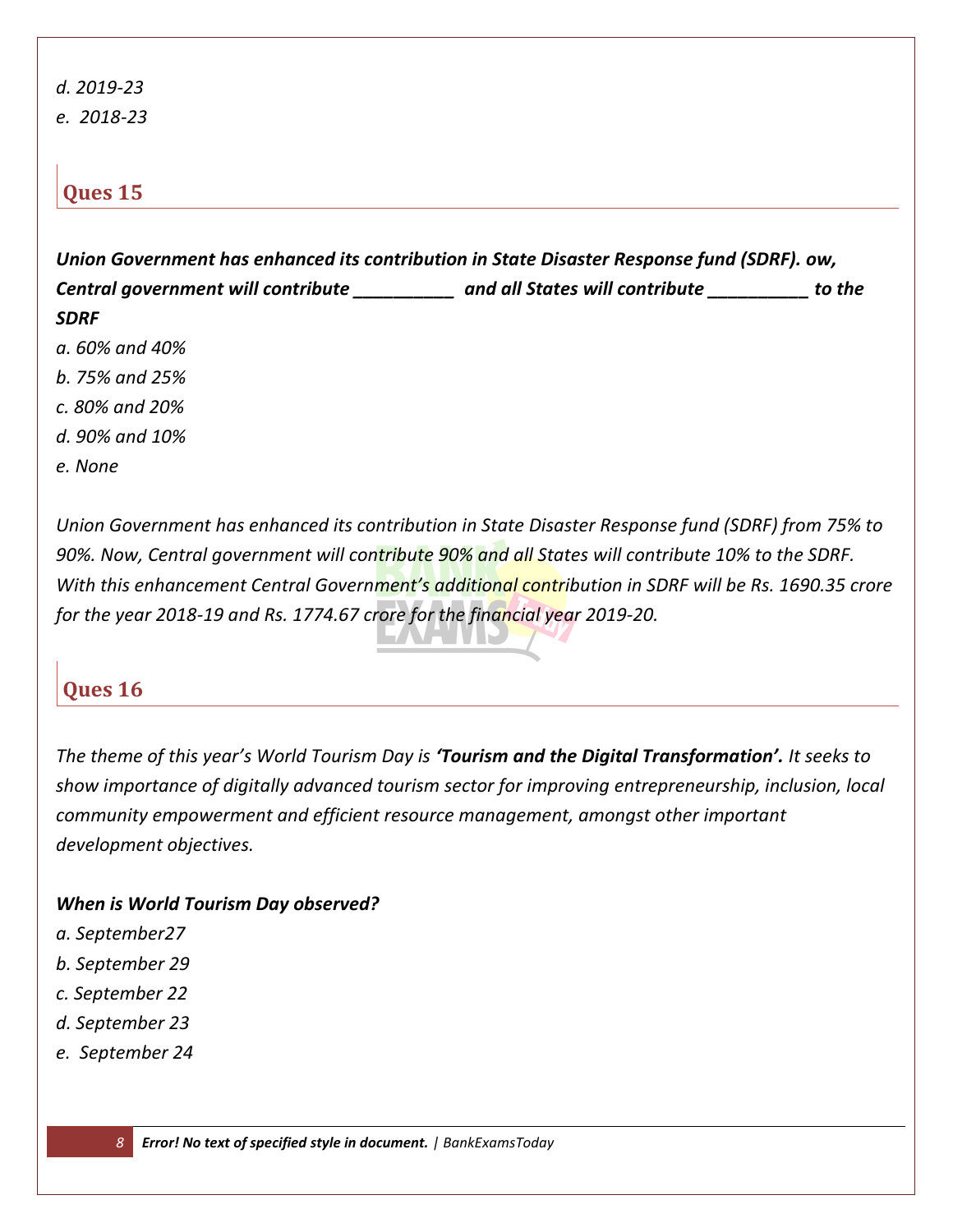*The World Tourism Day (WTD) is being observed every year on 27th September to raise awareness about importance of tourism. Observance of day aims to foster awareness among international community of importance of tourism and its social, cultural, political and economic value.*

## **Ques 17**

*Which of the following nations is not a part of G4 nations?*

- *a. Brazil*
- *b. China*
- *c. Japan*
- *d. Germany*
- *e. India*

*The G4 nations comprising Brazil, Germany, India, and Japan are four countries which support each other's bids for permanent seats on the United Nations Security Council.*

## **Ques 18**

*Union Ministry of Agriculture and Farmers Welfare launched online software for processing applications Agmark quality certification mark for agricultural products. Agmark is certification mark that assures conformity to set of standards approved by which of the following Government agency* 

- *a. Marketing and Inspection Agency of India*
- *b. Agency of Marketing and Inspection*
- *c. Directorate of Marketing Product Inspection*
- *d. Agency of Marketing Product Inspection*
- *e. Directorate of Marketing and Inspection*

*Agmark is certification mark that assures conformity to set of standards approved by Government agency Directorate of Marketing and Inspection. It is legally enforced by Agricultural Produce (Grading and Marking) Act of 1937 (and ammended in 1986).*

## **Ques 19**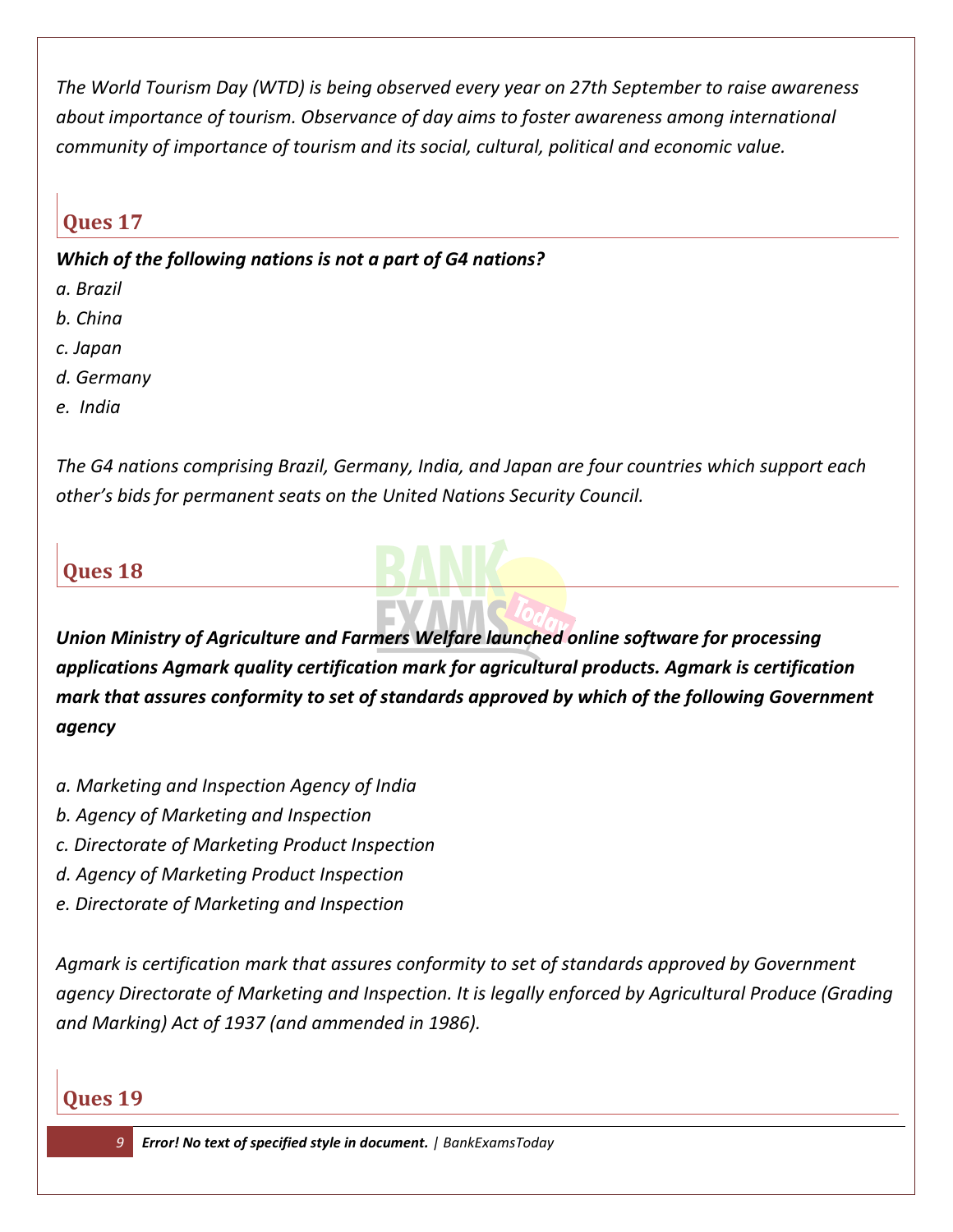*Union Cabinet chaired by Prime Minister Narendra Modi has approved National Digital Communications Policy-2018 (NDCP 2018). . It replaces existing National Telecom Policy-2012 to cater to the modern needs of the digital communications sector of India.*

## *Which of the following statements is/are incorrect regarding National Digital Communications Policy-2018 (NDCP 2018)?*

*(i) Enhancing the contribution of the Digital Communications sector to 9% of India's GDP from ~ 6% in 2017;*

*(ii) Creating five million additional jobs in the Digital Communications sector*

- *(iii) Provide universal broadband connectivity at 60 Mbps to every citizen*
- *(iv) Achieve all objective till 2023*

#### *a. All are incorrect*

- *b. None is incorrect*
- *c. Only (i) is incorrect*
- *d. Only (ii) is incorrect*
- *e. Both (ii) and (iii) are incorrect.*

#### *The key objectives of the policy are:*

- *Creating four million additional jobs in the Digital Communications sector;*
- *Enhancing the contribution of the Digital Communications sector to 8% of India's GDP from ~ 6% in 2017;*
- *These objectives are to be achieved by 2022.*
- *Provide universal broadband connectivity at 50 Mbps to every citizen;*

## **Ques 20**

*Union Finance Minister Arun Jaitley launched portal www.psbloansin59minutes.com to enable micro, small and medium enterprises (MSMEs) to get in-principle approval of loans without need for branch visit.*

*What is the time period for the approval of loan what is the maximum amount to be given as loan? a. Two Days and 50 Lakh*

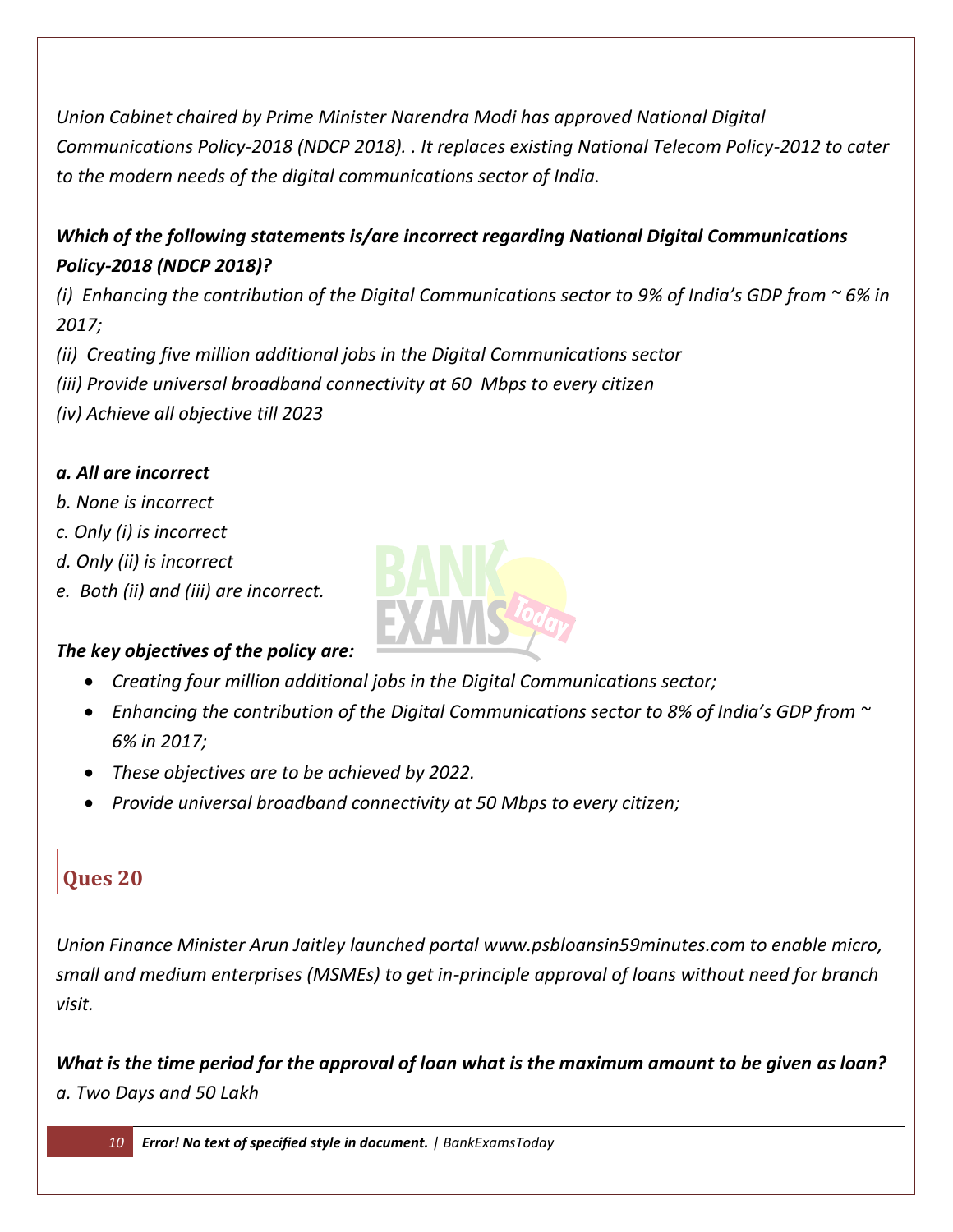*b.One day and 5 lakh c. Two hours and 25 lakh d. One hour and 1 crore e. None*

## **Ques 21**

*Union Minister for Science & Technology and Earth Sciences and Environment Dr. Harsh Vardhan inaugurated air pollution control device WAYU for traffic junctions at ITO intersection. The device aims at tackling toxicity in air by sucking in particulate matter and release fresh air.*

#### *What is the full form of WAYU?*

- *a. Wind Accretion and PurifYing Unit*
- *b. Wind Air conditioning and PurifYing Unit*
- *c. Wind Augmentation Purifying Unit*
- *d. Wind Assimilation PurifYing Unit*
- *e. None*



*Union Minister for Science & Technology and Earth Sciences and Environment Dr. Harsh Vardhan inaugurated air pollution control device WAYU (Wind Augmentation PurifYing Unit) for traffic junctions at ITO intersection.* 

## **Ques 22**

*The Living Index rankings under AMRUT (Atal Mission for Rejuvenation and Urban Transformation) has been launched. Odisha and Madhya Pradesh were at place two and three respectively.* 

#### *Which of the following states topped the index?*

- *a. Karnataka*
- *b. Punjab*
- *c. Haryana*
- *d. Maharashtra*
- *e. None*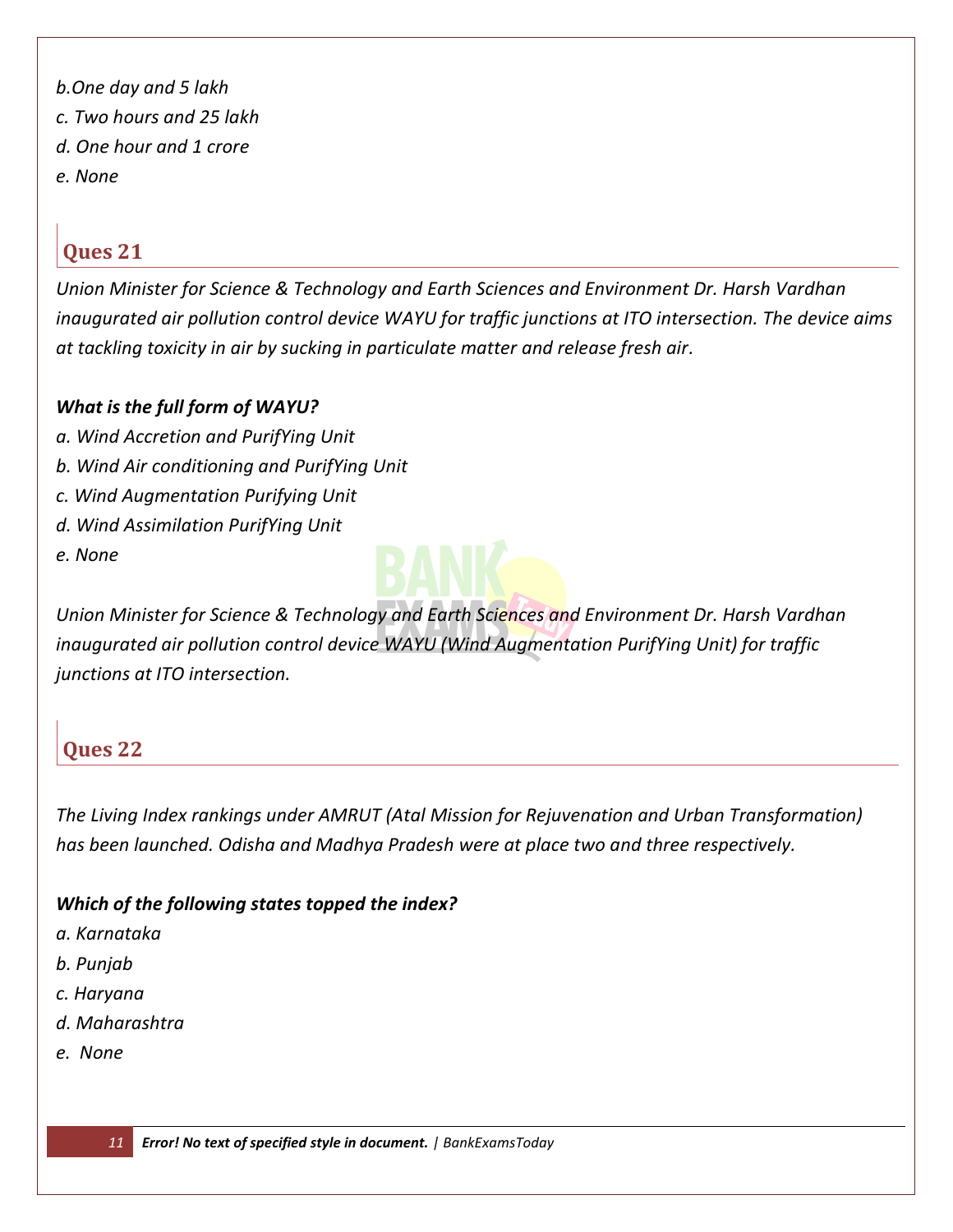*Nepal become first country in the world to achieve its target of World Wildlife Foundation's (WWF) 'Tx2' programme which aims to double number of which of the following animals in the world all over the world by 2022?*

- *a. Dodo*
- *b. Lion*
- *c. Black Panther*
- *d. Cheetah*
- *e. Tiger*

*It was launched by World Wildlife Foundation (WWF) at the 2010 St Petersburg Tiger Summit held in Russia. Under it, 13 tiger range countries had agreed to double the world tiger population by 2022, which is the year of tiger in Chinese calendar. These 13 countries are Bangladesh, Bhutan, Cambodia, China, India, Indonesia, Lao PDR, Malaysia, Myanmar, Nepal, Russia, Thailand and Vietnam.*

#### **Ques 24**

*India's first Coal-gasification based fertilizer plant with pet coke blending will come up in which of the following states?*

- *a. Odisha*
- *b. Madhya Pradesh*
- *c. Karnataka*
- *d. Maharashtra*
- *e. Telangana*

*Prime Minister Narendra Modi launched commencement of work for India's first Coal-gasification based fertilizer plant with pet coke blending will come up in Talcher, Odisha. The coal gasification based fertilizer plant is being developed by Talcher Fertilizers Limited (TFL).*

## **Ques 25**

*Neela kurinji (Strobilanthus kunthianus) plants flower only once in 12 years. It is complained that these rare and ecologically unique flowers are being packaged and sold on the commercial basis.*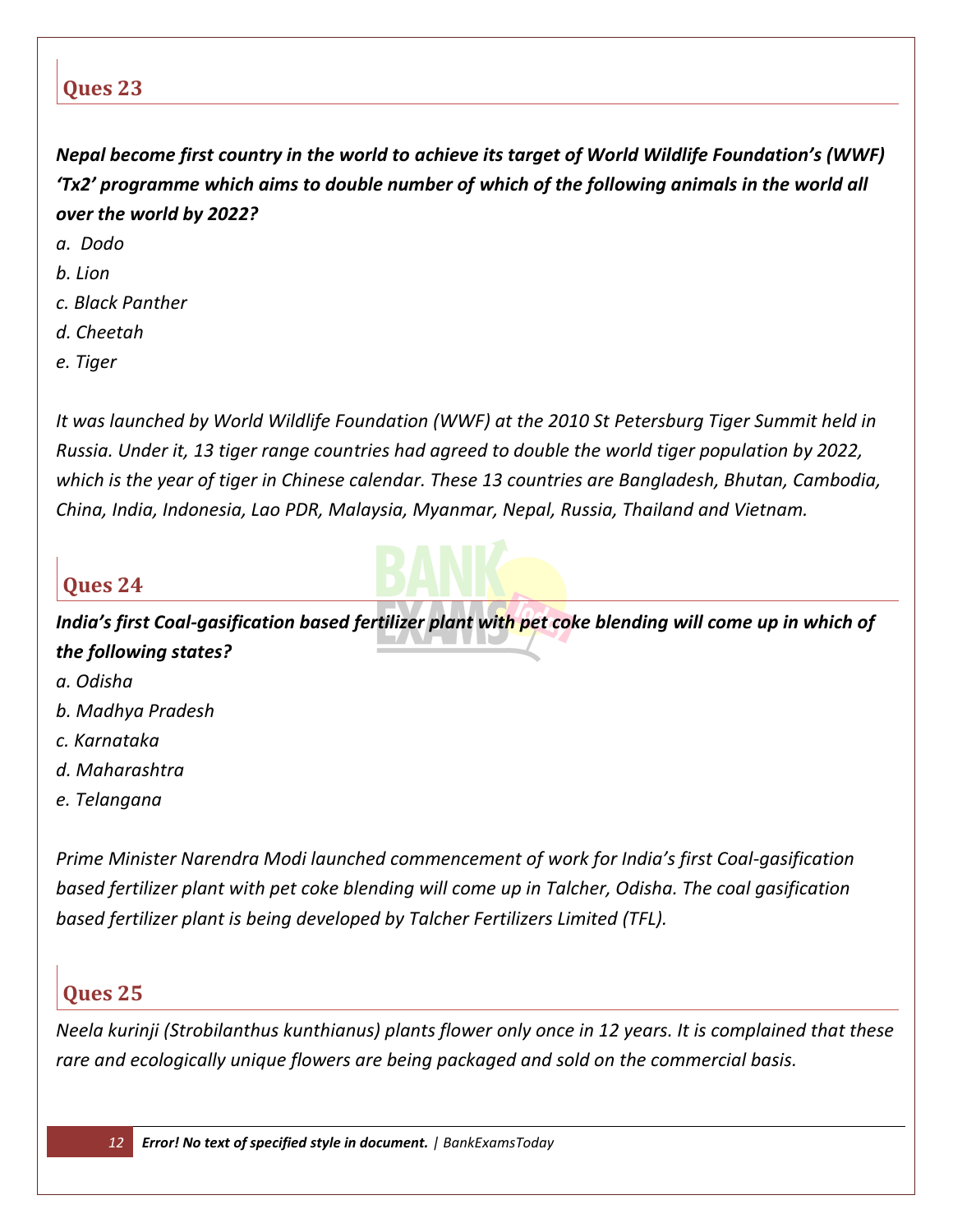#### *To tackle this issue which of the following states has launched a scheme?*

- *a. Arunachal Pradesh*
- *b. Madhya Pradesh*
- *c. Uttar Pradesh*
- *d. Tamil Nadu*
- *e. Odisha*

*Tamil Nadu government has announced Scheme for protection of exotic Neela kurinji (Strobilanthus kunthianus) plants that flower only once in 12 years.* 

## **Ques 26**

*National Stock Exchange of India (NSE) and in partnered with which of the following stock exchanges has signed Memorandum of Understanding (MoU) to collaborate on creating dual listing route for masala bonds and foreign currency bonds of Indian issuers.* 

- *a. New York Stock Exchange*
- *b. London Stock Exchange*
- *c. Hong Kong Stock Exchange*
- *d. SIX Swiss Exchange*
- *e. Australian Securities Exchange*



*National Stock Exchange of India (NSE) and London Stock Exchange (LSE) have signed Memorandum of Understanding (MoU) to collaborate on creating dual listing route for masala bonds and foreign currency bonds of Indian issuers. Through approval of single listing document, issuer can obtain dual listing on LSE's International Securities Market and NSE's GIFT City.*

## **Ques 27**

*The inaugural General Assembly of International Solar Alliance (ISA) was held in*

- *a. New York*
- *b. New Delhi*
- *c. Yokshire*
- *d. Ottawa*
- *e. None*

*The inaugural General Assembly of International Solar Alliance (ISA) qas inaugurated on 2 October 2018 in New Delhi*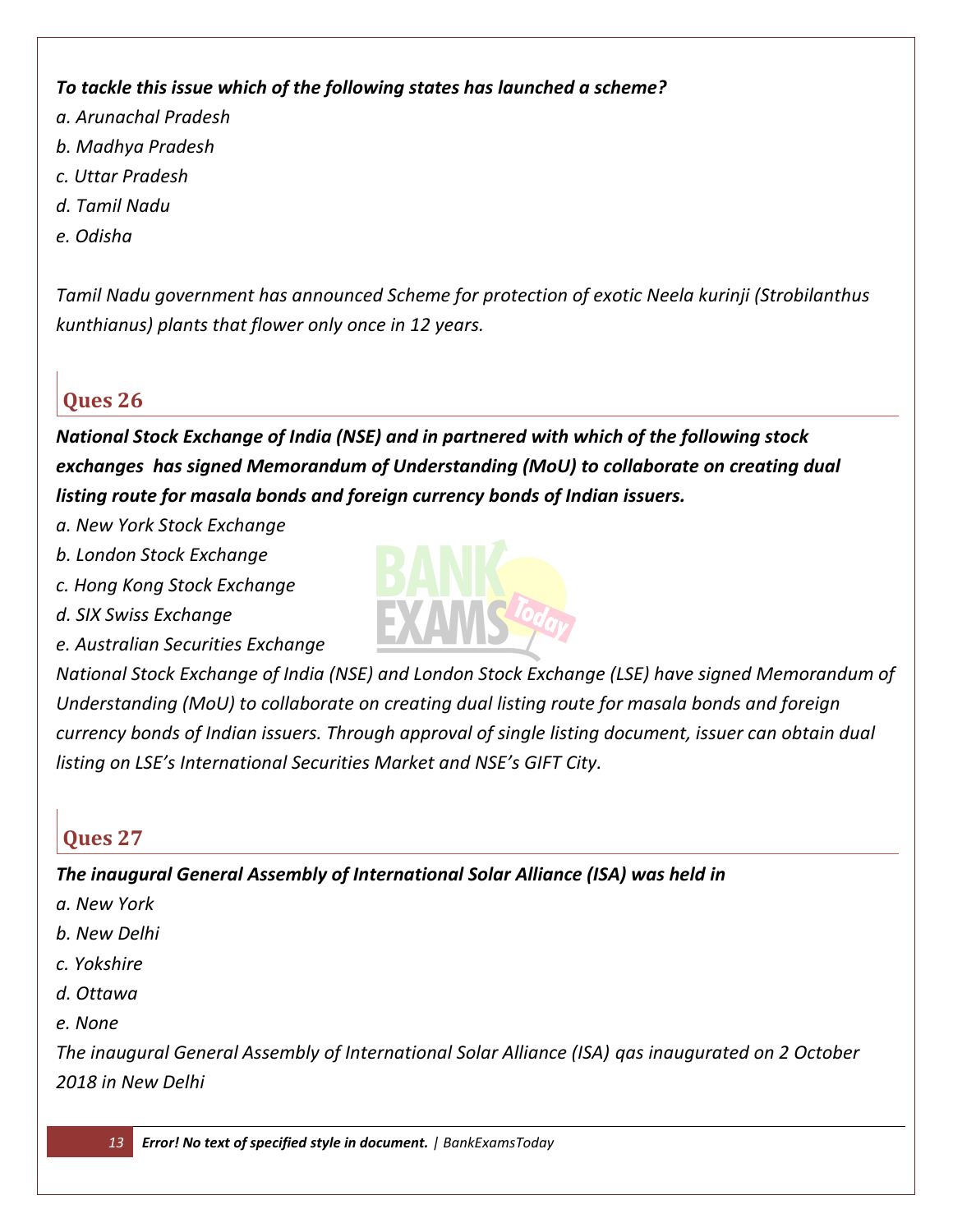*State-owned India Post Payments Bank (IPPB) and has recently entered into strategic partnership to provide life insurance solutions. It will allow IPPB customers across segments to access wide array of life insurance products and services especially at doorstep.*

#### *With which of the following companies has IPPB joined hands?*

- *a. Bajaj Allianz Life Insurance Co Ltd*
- *b. Life Insurance Corporation of India*
- *c. Bharti AXA Life Insurance*
- *d. Kotak Life Insurance*
- *e. Shriram Life Insurance*

*State-owned India Post Payments Bank (IPPB) and private life insurer Bajaj Allianz Life Insurance Co Ltd (BALIC) have entered into strategic partnership to provide life insurance solutions. It will allow IPPB customers across segments to access wide array of life insurance products and services especially at doorstep. BALIC is the first life insurer to partner with IPPB. This partnership will allow BALIC to leverage IPPB's last mile reach for building awareness about life insurance.*

## **Ques 29**

*Union Ministry of Health and Family Welfare (MoHFW) has recently exchanged MoUs with Tata Trusts and \_\_\_\_\_\_\_\_\_\_\_\_ to provide technological platform for nationwide prevention, control, screening and management program of Non Communicable Diseases (NCDs).*

- *a. Asus*
- *b. Dell*
- *c. Microsoft*
- *d. Google*
- *e. None*

*Union Ministry of Health and Family Welfare (MoHFW) has recently exchanged MoUs with Tata Trusts and Dell to provide technological platform for nationwide prevention, control, screening and management program of Non Communicable Diseases (NCDs).*

## **Ques 30**

*Atal Bimit Vyakti Kalyan Yojna was launched keeping in mind change in employment pattern. The current scenario of employment in India has been transformed from long employment to fixed short*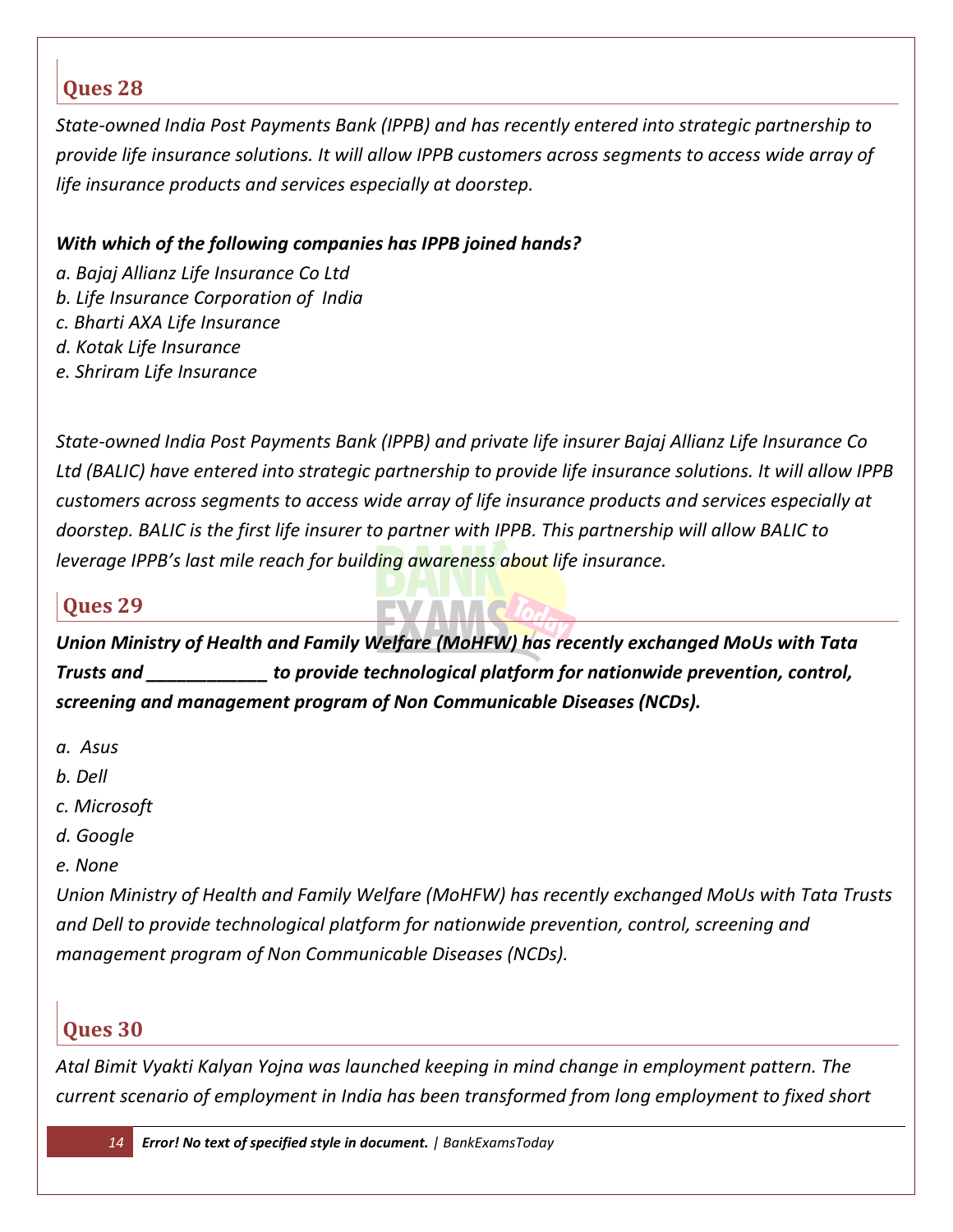*term engagement in the form of contract and temping. It aims to financially support those who lost their jobs or rendered jobless for whatsoever reasons due to changing employment pattern.* 

## *Its beneficiaries will be insured persons covered under Employees' State Insurance Act, 1948 for period of*

- *a. one year continuously.*
- *b. two years continuously.*
- *c. three years continuously.*
- *d. four years continuously.*
- *e. five years continuously.*

*It aims to financially support those who lost their jobs or rendered jobless for whatsoever reasons due to changing employment pattern. Its beneficiaries will be insured persons covered under Employees' State Insurance Act, 1948 for period of two years continuously.*

## **Ques 31**

#### *Aviaindra 18 was held in Lipetsk from 17 to 28, 2018 is a joint military exercise between*

- *a. India and Sri Lanka*
- *b. India and Bhutan*
- *c. India and China*
- *d. India and Japan*
- *e. India and Russia*

*India and Russia joint air exercise Aviaindra 18 was held in Lipetsk, Russia from September 17 to 28, 2018. The second session of Aviaindra 18 will be conducted in Jodhpur, Rajasthan (India) from December 10 Dec to 22, 2018*

## **Ques 32.**

*Which of the following is a web based solution for effectively monitoring of TB patients under Revised National Tuberculosis Programme (RNTCP) which was launched by Health Ministry Government with intention of creating a tuberculosis free nation?*

*a. TRIPTI*

- *b. MUKTI*
- *c. AKSHYA*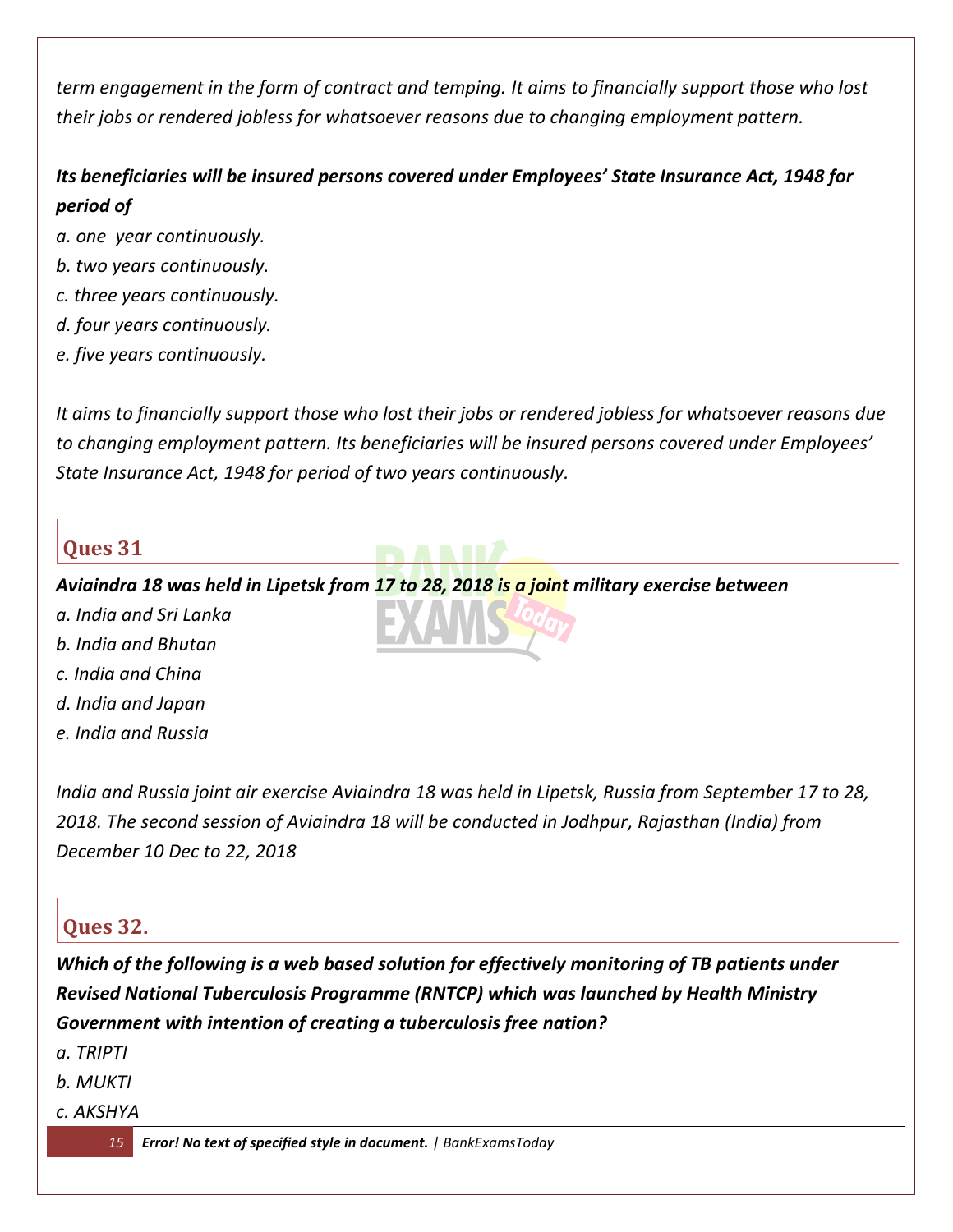*d. NIKSHAY e. None*

*NIKSHAY is web based solution for effectively monitoring of TB patients under Revised National Tuberculosis Programme (RNTCP). NIKSHAY word is combination of two Hindi words NI and KSHAY meaning eradication of tuberculosis*

## **Ques 33**

*Union Ministry of Home Affairs (MHA) has launched a portal to facilitate individuals and private companies in seeking security clearance for setting up businesses in certain sensitive sectors. The portal aims to bring greater transparency in according security clearances to business proposals relating to sensitive sectors and geographical locations.*

#### *What is the name of the portal?*

*a. e-Nayak b. e-Sahayak c. e-Sahaj d.e-Helper e. e-Affairs*



## **Ques 34**

*Union government (Agriculture and Environment ministries) along with UN body Food and Agriculture Organization (FAO) has launched agriculture project that seeks to bring transformative change in farm sector through conservation of biodiversity and forest landscapes. It will be implemented in five states.*

#### *Which of the following is not one of those five states?*

- *a. Madhya Pradesh*
- *b. Mizoram*
- *c. Uttrakhand*
- *d. Rajasthan*
- *e. Punjab*

*Union government (Agriculture and Environment ministries) along with UN body Food and Agriculture Organization (FAO) has launched agriculture project that seeks to bring transformative change in farm*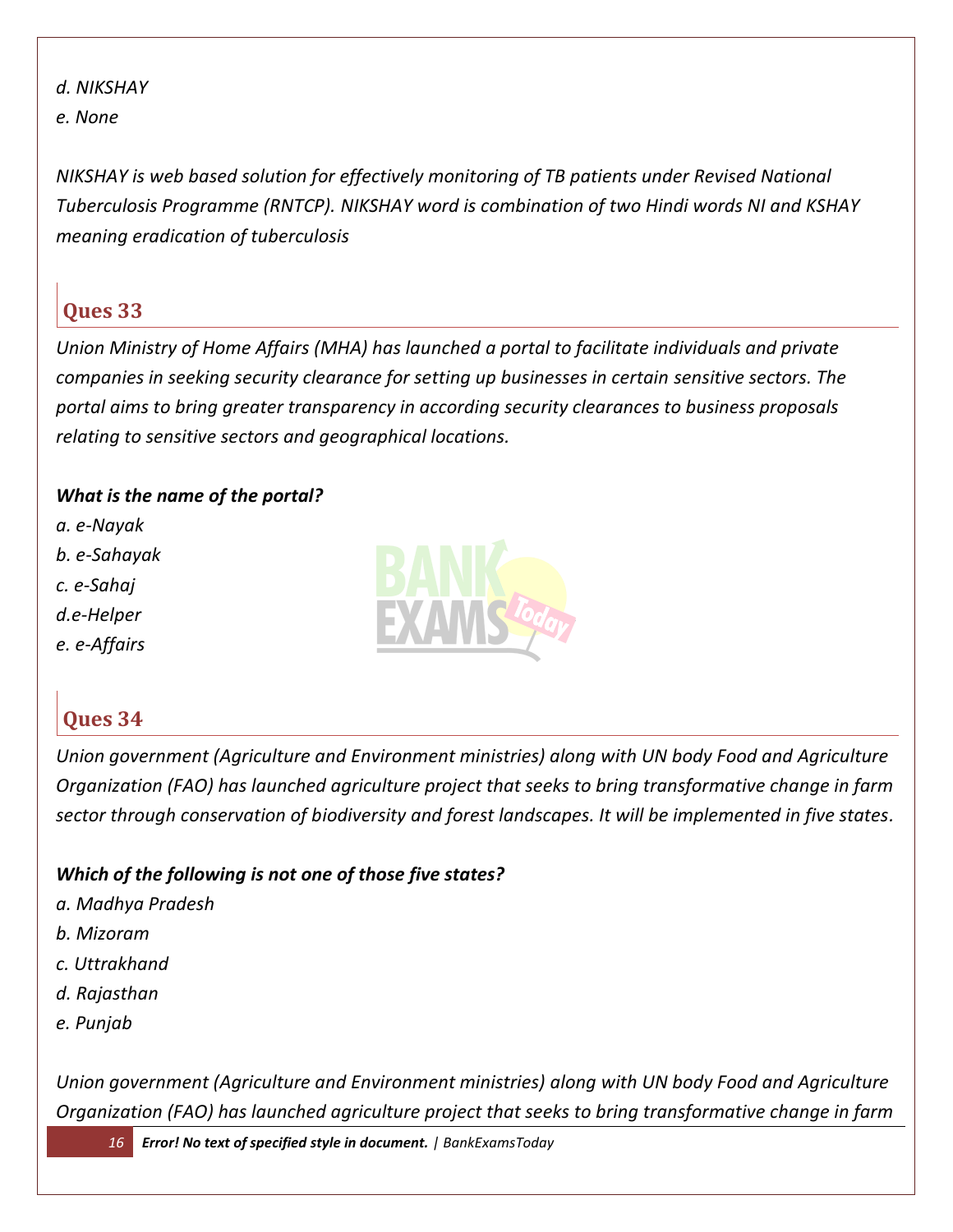*sector through conservation of biodiversity and forest landscapes. It will be implemented in five states viz. Madhya Pradesh, Mizoram, Odisha, Rajasthan and Uttarakhand.*

#### **Ques 35.**

*Atomic Energy Commission is the governing body of the DAE which is under the direct charge of Prime Minister. It was established in 1948 to look after atomic energy activities in the country.*

#### *Who among the following has recently been appointed the Chairman of AEC?*

- *a. Kirthankant Purohit*
- *b. Kamlesh Nilkanth Vyas*
- *c. Kamal Narayan Shastri*
- *d. Kushendra Pratap*
- *e. None*

*Appointment Committee of the Cabinet has appointed renowned scientist Kamlesh Nilkanth Vyas as chairman of Atomic Energy Commission and secretary of Department of Atomic Energy (DAE). He will have tenure till he attains the age of 64 years, i.e. till May 2021.*

## **Ques 36**

#### *World Ozone Day is observed on*

- *a. September 16*
- *b. September 17*
- *c. September 18*
- *d. September 19*
- *e. September 20*

## **Ques 37**

*Union Ministry of Environment, Forests and Climate Change (MoEFCC) on eve of World Ozone Day (16th September) released draft India Cooling Action Plan (ICAP). It makes India first country in world to develop such document.*

*According to the goals suggest in ICAP, cooling demand across sectors will be decreased by 20% to 25 % by the year*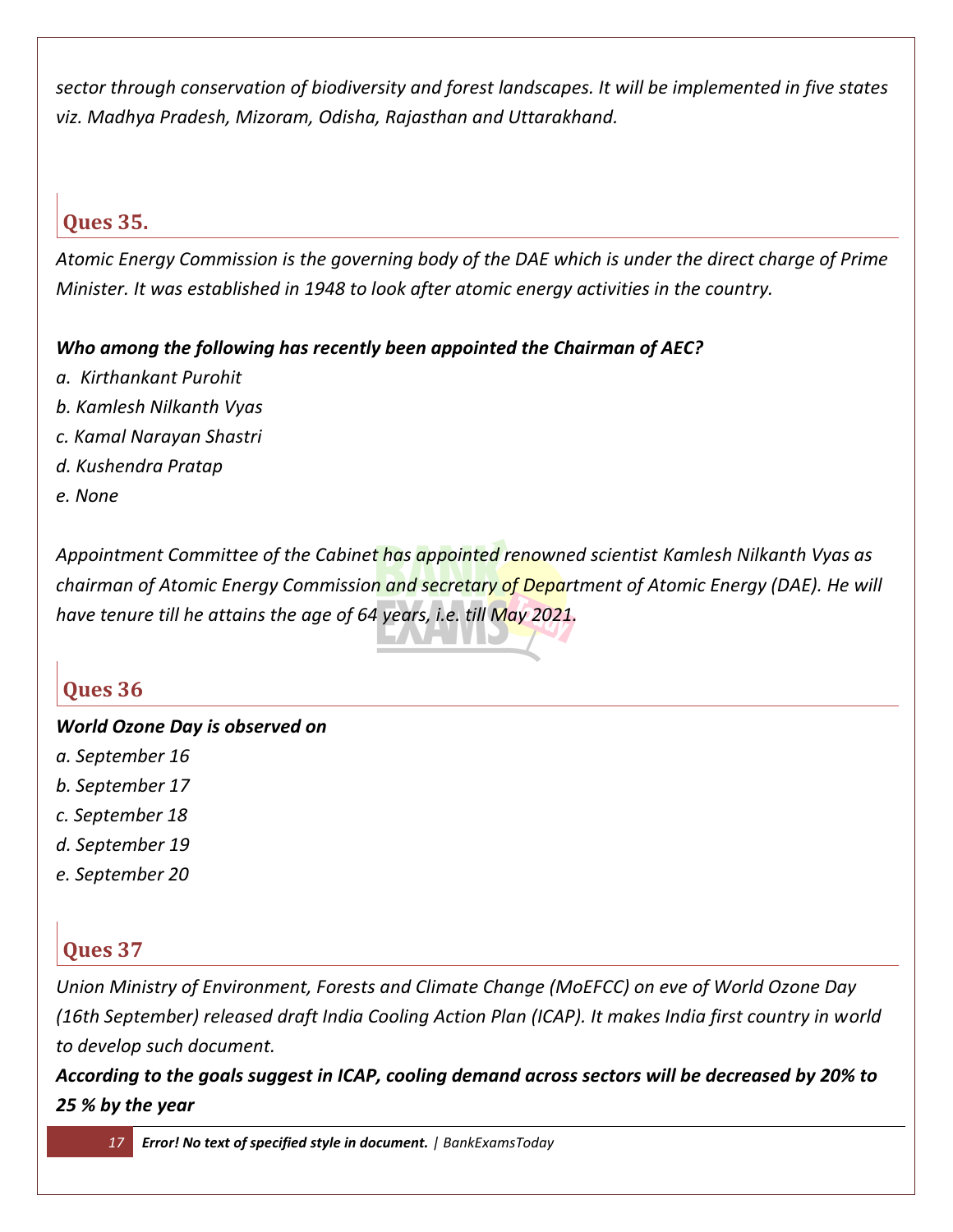- *a. 2032-33*
- *b. 2033-34*
- *c. 2030-31*
- *d. 2037-38*
- *e. 2035-36*

#### *Goals suggested in ICAP are*

- *Reduce refrigerant demand by 25% to 30% by year 2037-38*
- *Reduce cooling demand across sectors by 20% to 25 % by year 2037-38*
- *Reduce cooling energy requirements by 25% to 40% by year 2037-38*
- *Train and certify 100,000 servicing sector technicians by 2022-23, in synergy with Skill India Mission.*

## **Ques 38.**

*Which of the following country has rolled out world's first hydrogen-powered passenger train?*

- *a. Austria*
- *b. France*
- *c. Germany*
- *d.Japan*
- *e. China*

*Germany has rolled out world's first hydrogen-powered passenger train. These locomotives named iLint trains emit zero emissions, making them eco-friendly. This train technology offers greener and quieter alternative to diesel on non-electrified railway lines. These hydrogen trains are manufactured by French TGV-maker Alstom and are commercially running on 100km route*

## **Ques 39.**

*After merger of Bank of Baroda, Dena Bank and Vijaya Bank, combined entity after consolidation will create India's third largest bank. .* 

*Post this merger, number of PSU banks will come down to*

- *a. 18*
- *b. 20*
- *c. 17*

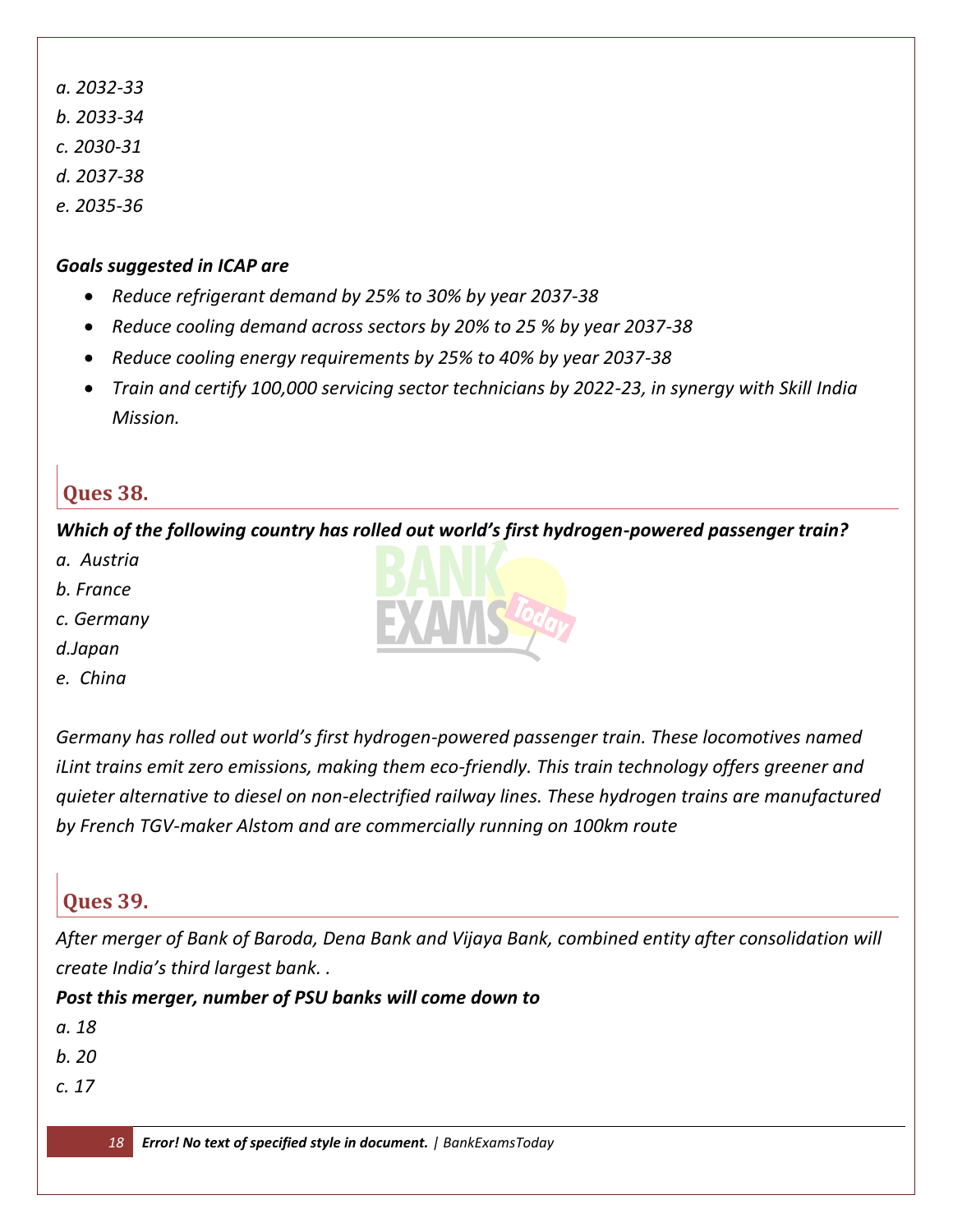*d. 15*

*e. 19*

*Union Finance Ministry announced proposal for amalgamation of three public sector banks- Bank of Baroda, Dena Bank and Vijaya Bank. The combined entity after consolidation will create India's third largest bank. Post this merger, number of PSU banks will come down to 19 from 21, accounting for more than two-thirds of banking assets in the country.*

## **Ques 40**

*7th UN World Tourism Organization Global Summit on Urban Tourism was held in*

- *a. Vienna, Austria*
- *b. Canberra, Australia*
- *c. Seoul, South Korea*
- *d. Brussels, Belgium*
- *e. Santiago. Chile*

*7th UNWTO Global Summit on Urban Tourism was held in Seoul, capital of South Korea from 16 to 19 September, 2018. The theme of the summit was 'A 2030 Vision for Urban Tourism'. The summit was co-organized by World Tourism Organization (UNWTO) and Seoul Metropolitan Government*

## **Ques 41**

#### *Mt Everest Friendship Exercise-2018 (Sagarmatha Friendship-2018) is conducted between*

- *a. Sri Lanka and China*
- *b. Nepal and Bhutan*
- *c. Nepal and India*
- *d. China and Nepal*
- *e. China and Bangladesh*
- *d. China and Nepal*

## **Ques 42.**

#### *EyeROV TUNA is a*

*a. Drone*

*b Submrine*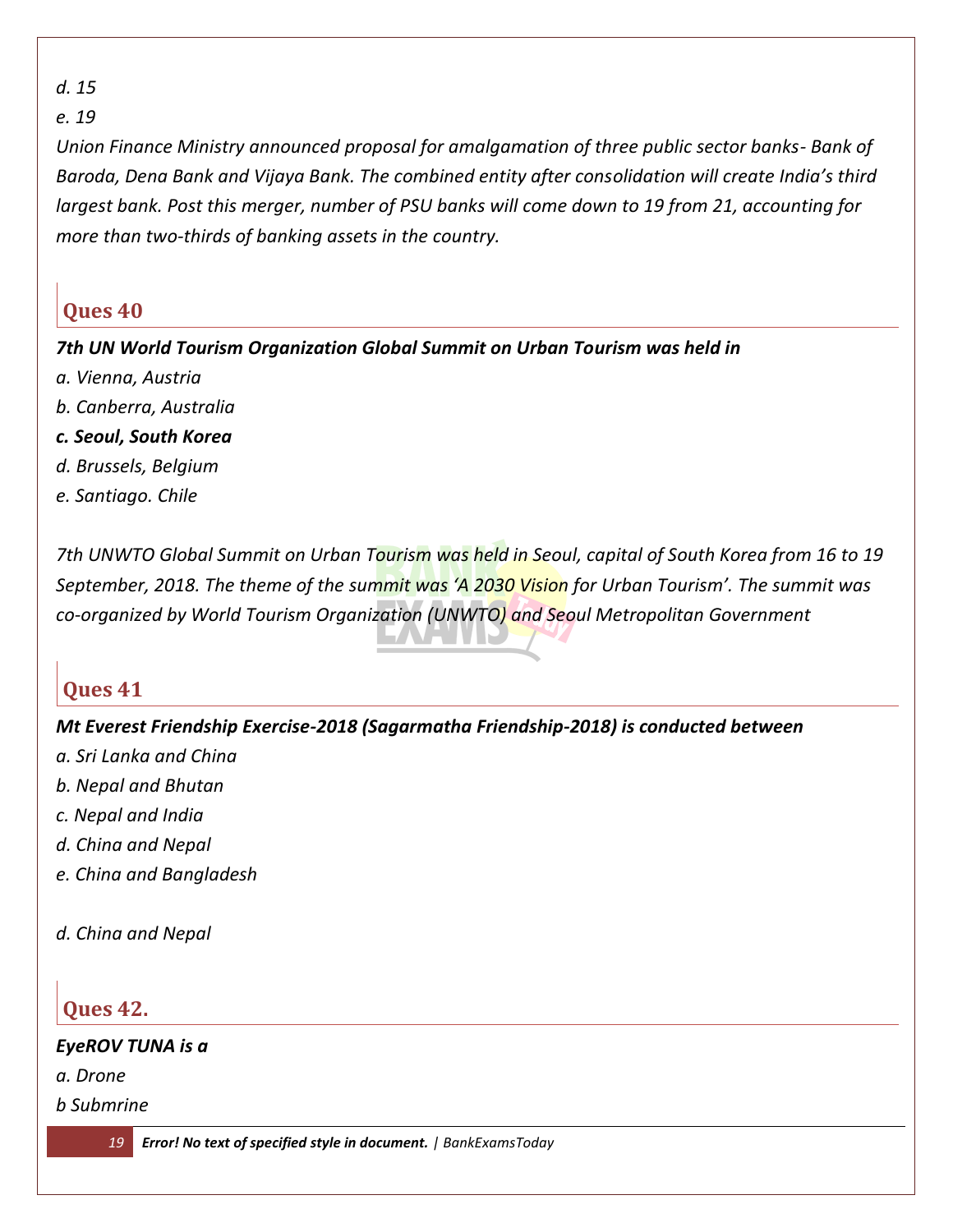*c. Missile d. Military tank e. none*

*The first commercial remotedly operated vehicle (ROV)/ underwater drone, Eyerovtuna, was developed by EyeROV Technologies, a company incubating at Maker Village which is the largest hardware incubator in the country.*

## **Ques 43.**

*Which of the following airport was awarded Airports Council International Airport Service Quality World no.1 airport award in the 5-15 Million Passengers Per Annum (MPPA) category?*

- *a. Indira Gandhi International Airport, Delhi*
- *b. Cochin International Airport*
- *c. Hyderabad International Airport*
- *d. Goa International Airport*
- *e. Jaipur International Airport*



*Hyderabad International Airport was awarded Airports Council International Airport Service Quality World no.1 airport awardin the 5-15 Million Passengers Per Annum (MPPA) category. This is for the second consecutive year Hyderabad airport has won this award. It was adjudged World no 1 Airport in this category earlier in 2016.*

## **Ques 44**

#### *Rajasthan's first lion safari was inaugurated at*

- *a. Ranthambore National Park*
- *b. Nahargarh Biological Park*
- *c. Sariska Tiger Reserve*
- *d. Kumbhalgarh Wildlife Sanctuary*
- *e. Keoladeo National Park*

*Rajasthan's first lion safari was inaugurated at Nahargarh Biological Park. The park is located on Delhi-Jaipur National Highway in the Aravalli foothills, nearly 12 kilometers from state capital Jaipur (known as Pink City). It will be open for visitors from October 2018.*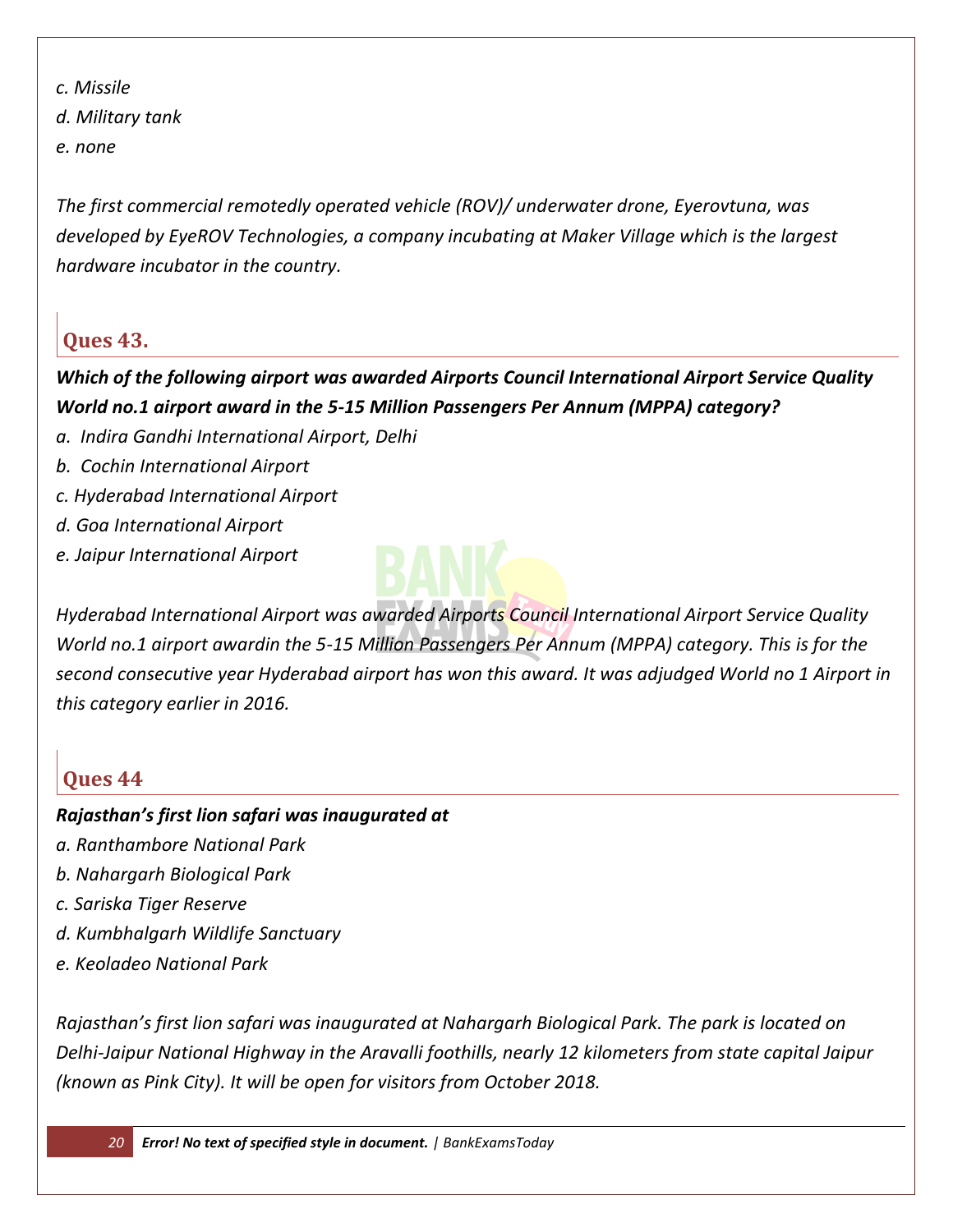*Reserve Bank of India (RBI) has shortlisted five IT firms for implementation of CIMS for seamless data collection and validations. These five IT firms are Infosys, Tata Consultancy Services (TCS), Capgemini Technology Services India, IBM India and Larsen & Toubro Infotech.*

#### *What does CIMS stand for?*

- *a. Central Information Management System*
- *b. Centralised Information Management System*
- *c. Central Information and Management System*
- *d. Centralised Information and Management System*
- *e. Centre for Information Management System*

#### *d. Centralised Information and Management System*

## **Ques 46**



*The Union Government bestows National Sports Awards every year to recognize and reward excellence in sports in India. These awards include Rajiv Gandhi Khel Ratna Award, Dronacharya Award, Arjuna Award, Dhyan Chand Award, Maulana Abul Kalam Azad (MAKA) Trophy and Rashtriya Khel Protsahan Puruskar.*

#### *Which of the following two players won the Rajiv Gandhi Khel Ratan Award 2018?*

- *a. Virat Kohil and Kidambi Srikanth*
- *b. Mithali Raj and Virat Kohil*
- *c. S. Mirabai Chanu and Virat Kohli*
- *d. Hima Das and Virat Kohli*
- *e. None*

*S. Mirabai Chanu (Weightlifting) and Virat Kohli (Cricket)*

#### **Ques 47**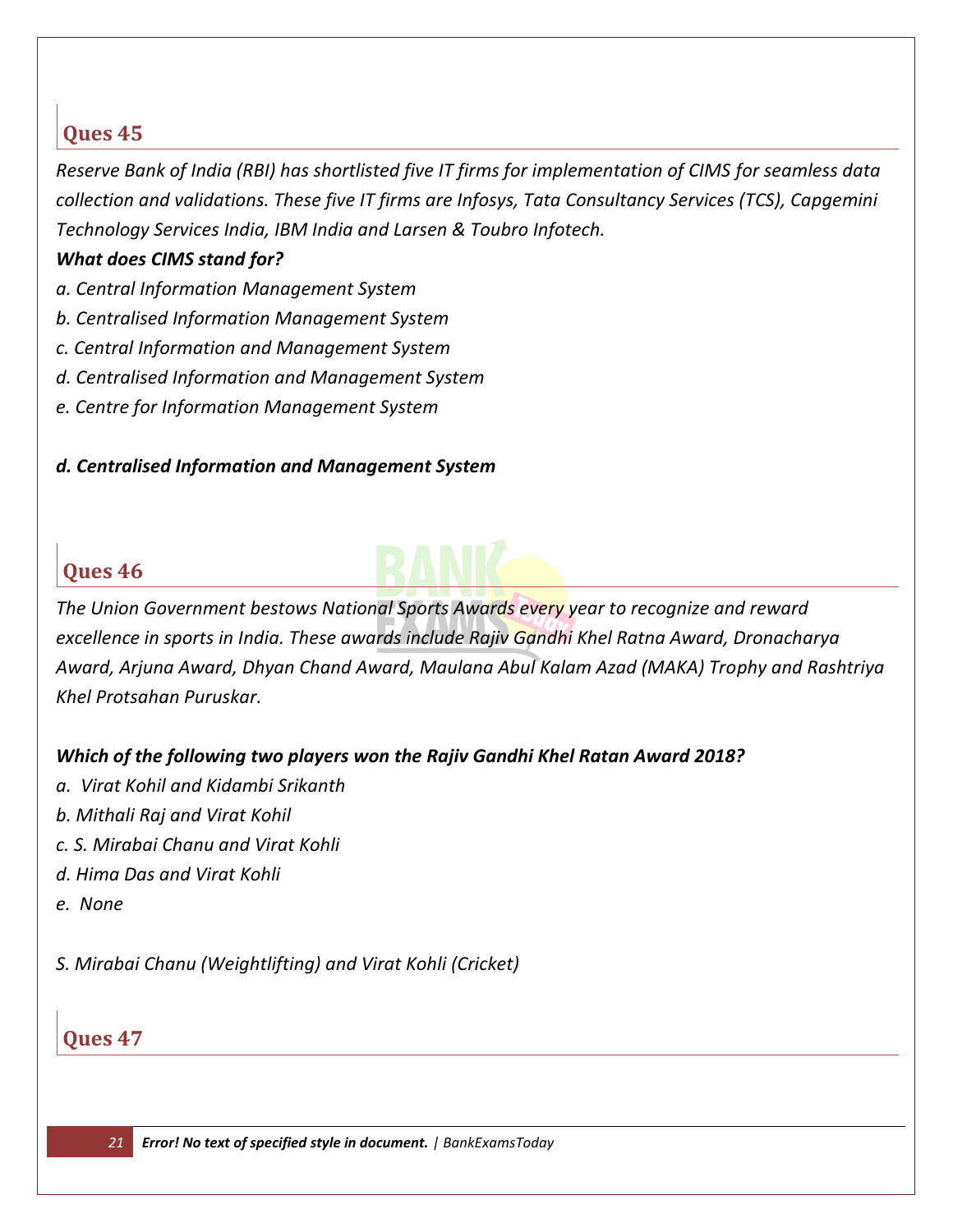*The capital markets regulator Securities and Exchange Board of India (SEBI) has allowed India's top two stock exchanges BSE Ltd and National Stock Exchange of India Ltd (NSE) to launch a specific derivatives trading from 1 October, 2018.*

*According to this, India's leading bourse Bombay Stock Exchange (BSE) became the first stock exchange in the country to launch* 

- *a. Equity Derivative Contracts*
- *b. Commodity Derivative Contracts*
- *c. Agri Derivative Contracts*
- *d. None of the above*

*The capital markets regulator Securities and Exchange Board of India (SEBI) has allowed India's top two stock exchanges BSE Ltd and National Stock Exchange of India Ltd (NSE) to launch <i>commodity derivatives trading from 1 October, 2018.*

#### **Ques 48**

*India and United States joint military exercise Yudh Abhyas 2018 was the fourteenth edition of exercise in Yudh Abhyas series which was started in 2004 under US Army Pacific Partnership Program. This will be fourth time exercise will be conducted at Chaubattia in Uttarakhand.*

#### *Yudh Abhyas 2018 was held in which of the following states of India?*

- *a. Chattisgarh*
- *b. Odisha*
- *c. Rajasthan*
- *d. Uttrakhand*
- *e. None*

*India and United States joint military exercise Yudh Abhyas 2018 was held in Chaubattia, Uttarakhand. It was be fourteenth edition of exercise in Yudh Abhyas series which was started in 2004 under US Army Pacific Partnership Program.* 

#### **Ques 49**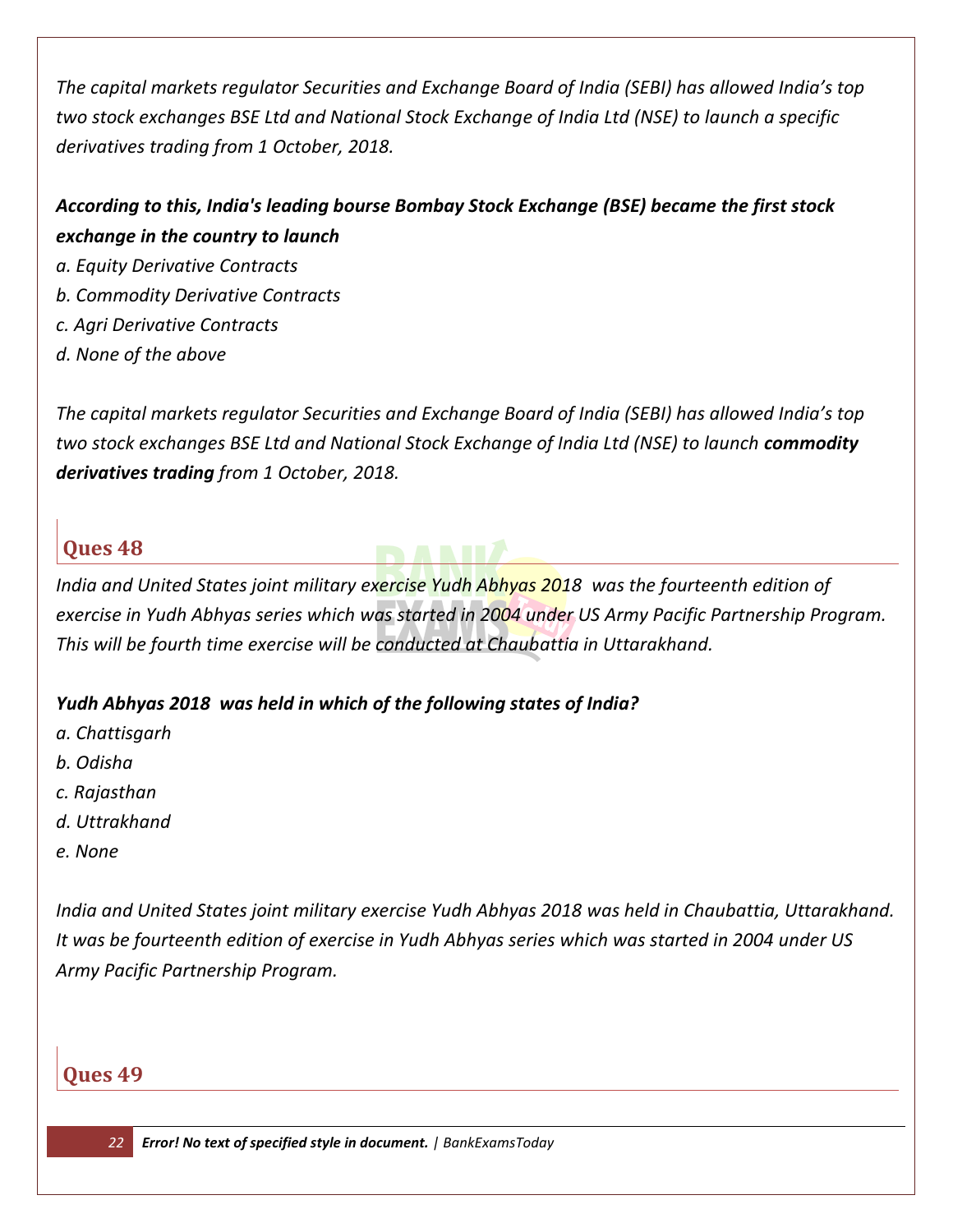*Union Cabinet recently approved new umbrella scheme PM-AASHA which aims at giving boots to the schemes for a specific sector.*

#### *Which sector does this scheme belong to?*

- *a. Women Entrepreneurs*
- *b. Medium and Small Scale Enterprises*
- *c. Start-ups*
- *d. Girl-child Education*
- *e. Agriculture*

*"Pradhan Mantri Annadata Aay SanraksHan Abhiyan is launched to give to major boost to pro-farmer initiatives of Government. The Scheme is aimed at ensuring remunerative prices to e farmers for their produce as announced in Union Budget for 2018.*

## **Ques 50**

*Swadesh Darshan scheme was launched by Union Tourism Ministry with an objective to develop theme-based tourist circuits in the country. These tourist circuits will be developed on principles of high tourist value, competitiveness and sustainability in an integrated manner.*

*How many tourist circuits will be developed under this scheme?*

*a. 09*

*b. 10*

*c. 12*

*d. 13*

*e. 15*

*Under this scheme, 13 thematic circuits have been identified for development. They are Buddhist Circuit, North-East India Circuit, Coastal Circuit, Himalayan Circuit, Krishna Circuit, Desert Circuit, Eco Circuit, Wildlife Circuit, Tribal Circuit, Rural Circuit, Spiritual Circuit, Ramayana Circuit and Heritage Circuit.*

## **Ques 51**

*Cabinet Committee on Economic Affairs (CCEA) has approved 100% electrification broad gauge routes of Indian Railways (IR). The 100% electrification will reduce use of imported fossil fuels thereby improve energy security*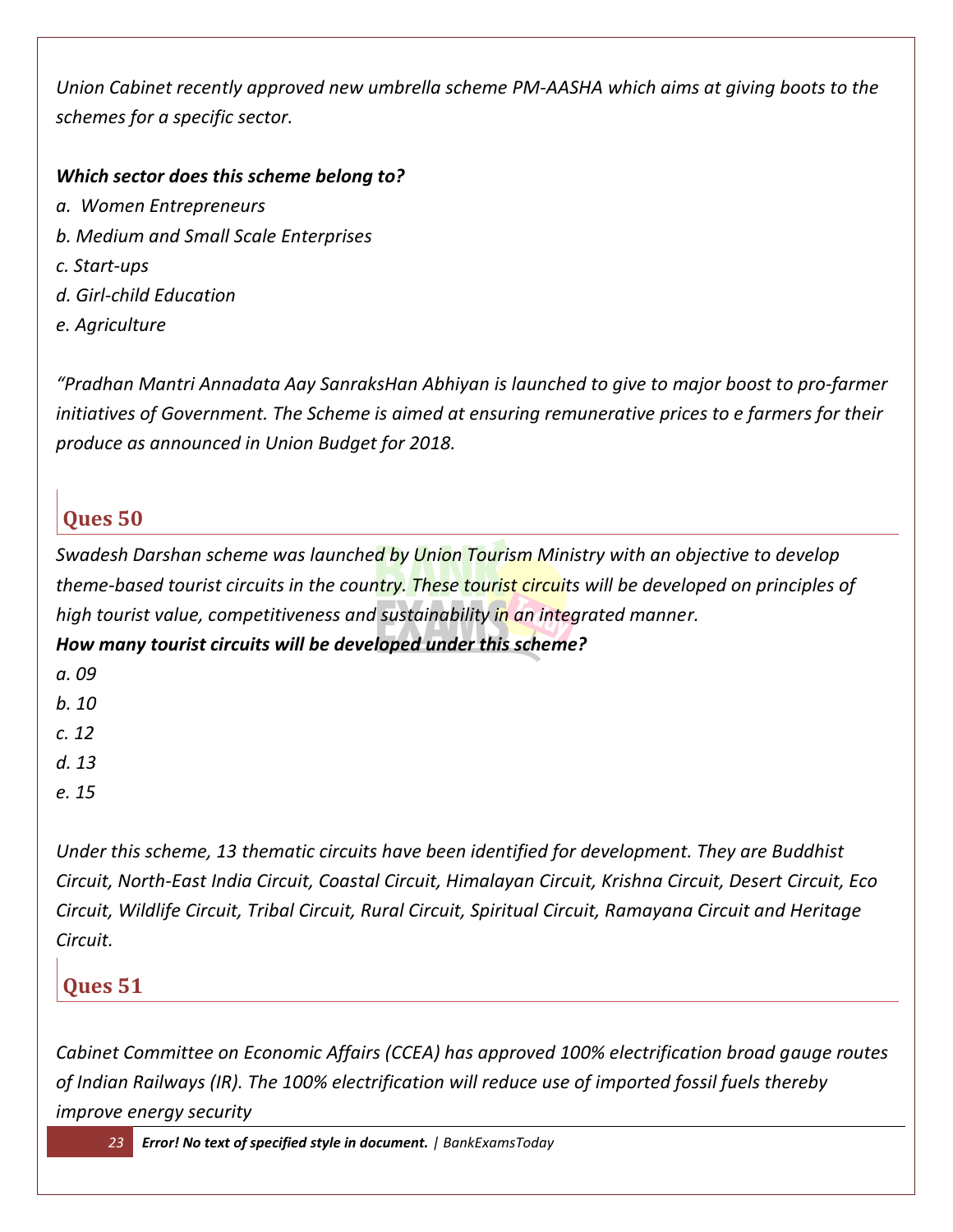#### *By which year, does this target to be achieved?*

- *a. 2019-20*
- *b. 2022-23*
- *c. 2021-22*
- *d. 2020-21*
- *e. 2022-23*

*Cabinet Committee on Economic Affairs (CCEA) has approved 100% electrification broad gauge routes of Indian Railways (IR) by 2021-22.* 

## **Ques 52**

*Dairy Processing & Infrastructure Development Fund (DIDF) was approved by Cabinet Committee on Economic Affairs (CCEA) in September 2017 with aim to boost dairy sector. It is managed by NDDB and will be implemented from 2017-18 to 2028-29. Milk unions, multi-state milk cooperatives, state dairy federations, milk producer companies and NDDB subsidiaries can avail loan under this scheme after meeting eligibility criteria.*

| Under this scheme, eligible milk organisations will be provided financial assistance in the form of a |                                                            |
|-------------------------------------------------------------------------------------------------------|------------------------------------------------------------|
| loan at                                                                                               | interest for building an efficient milk procurement system |
| a. 6.5%                                                                                               |                                                            |
| b.6%                                                                                                  |                                                            |
| c. 6.25%                                                                                              |                                                            |
| d. 6.75%                                                                                              |                                                            |
| e. 6.95%                                                                                              |                                                            |

*Under this scheme, eligible milk organisations will be provided financial assistance in the form of a loan at 6.5% interest for building an efficient milk procurement system and other dairy processing infrastructure. This loan will be reimbursed over period of 10 years. It also has provision of interest subsidy on loans.*

## **Ques 53**

*Union Ministry of External Affairs (MEA) and Telecommunications Consultants India Ltd (TCIL) have signed agreement for implementation of e-VidyaBharati and e-AarogyaBharati (e-VBAB) Network Project in which of the following nations?*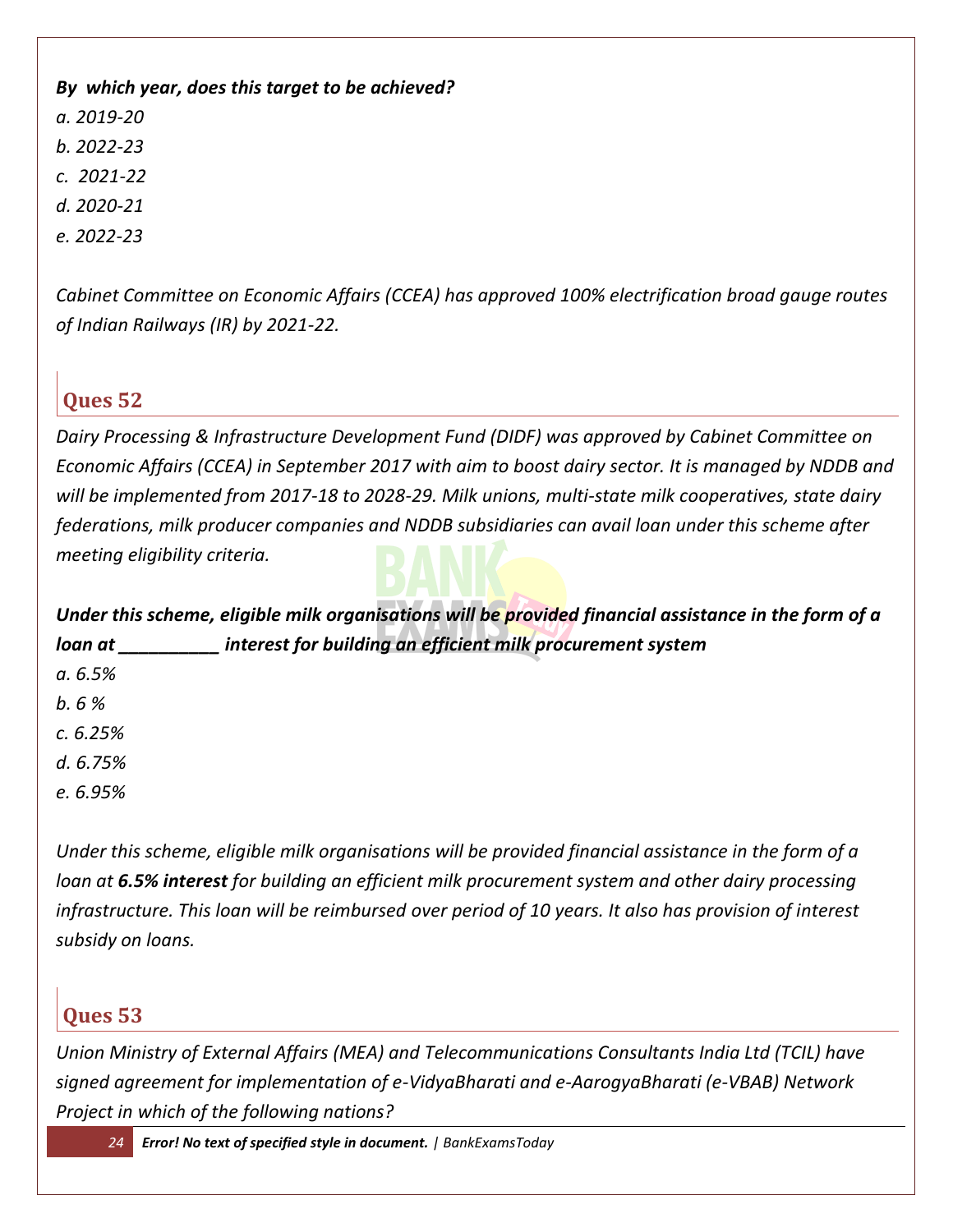- *a. Sri Lanka*
- *b. Africa*
- *c. Rwanda*
- *d. Bhutan*

#### *e. Namibia*

*Union Ministry of External Affairs (MEA) and Telecommunications Consultants India Ltd (TCIL) have signed agreement for implementation of e-VidyaBharati and e-AarogyaBharati (e-VBAB) Network Project in Africa*

## **Ques 54**

*Bhabha Atomic Research Centre (BARC), Trombay has recommissioned India's oldest nuclear research reactor, which was shut down permanently in 2009 for repair.*

#### *What is the name of this nuclear reactor?*

- *a. Sugandh*
- *b. Kiran*
- *c. Subhash*
- *d. Suhani*
- *e. Apsara*



*Bhabha Atomic Research Centre (BARC), Trombay has recommissioned India's oldest nuclear research reactor named 'Apsara', which was shut down permanently in 2009 for repair. The refurbished version of this reactor has been named as 'Apsara-upgraded' (Apsara-U) and also has double capacity compared to its earlier version.*

## **Ques 55**

*MILEX-18 is a multi-national military exercise held in Pune which involves the member nations of*

- *a. SAARC*
- *b. BIMSTEC*
- *c. UNISDR*
- *d. NSG*
- *e. None*

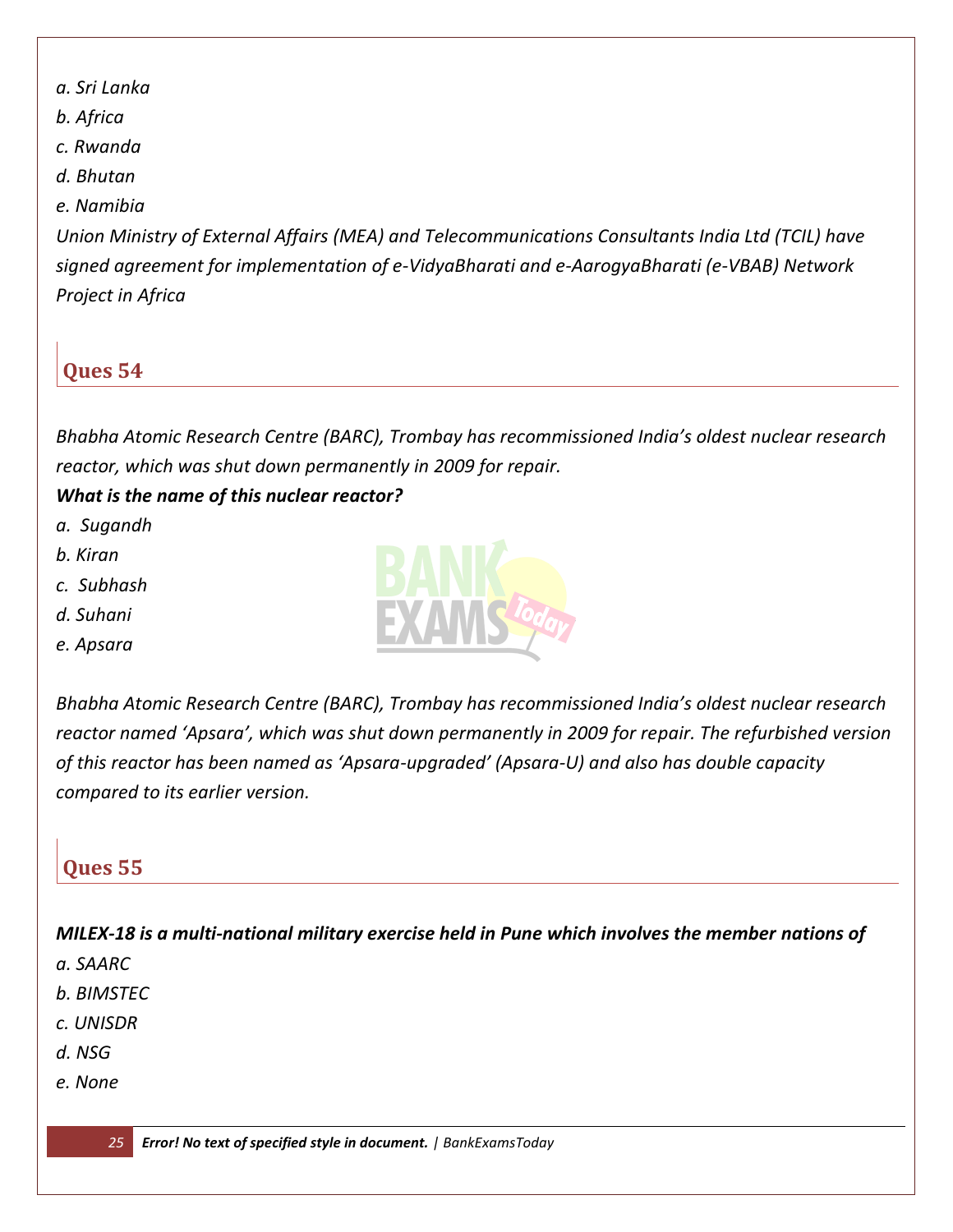*The first field training military exercise MILEX-18, as part of the Bay of Bengal initiative for multisectoral technical and economic cooperation (BIMSTEC) commenced at Foreign Training Node at Aundh in Pune, Maharashtra.*

## **Ques 56**

*Aam Aadmi Party-led Delhi Government has launched scheme for doorstep delivery of 40 essential government services. These essential government services will be delivered by mobile sahayaks with fee of* 

- *a. Rs. 200*
- *b. Rs. 30*
- *c. Rs. 100*
- *d. Rs. 40*
- *e. Rs 50.*

*Under this scheme, Delhi government will provide 40 services such as caste certificate, driving licence at doorstep of people in the first phase. Eventually, more services will be added to the list in later phases. These essential government services will be delivered by mobile sahayaks with fee of Rs 50.*

## **Ques 57**

*Which of the following states has signed Memorandum of Understanding (MoU) with Indian Oil Corporation (IOC) to set up ethanol plant at village Bohali village to motivate farmers in its 50 km radius area to manage crop residue and prevent straw burning and help to fulfill increasing demand of ethanol and also bio-fuels for consumers of petroleum product?*

- *a. Punjab*
- *b. Rajasthan*
- *c. Haryana*
- *d. Madhya Pradesh*
- *e. Odisha*

*Haryana Government has signed Memorandum of Understanding (MoU) with Indian Oil Corporation (IOC) to set up ethanol plant at village Bohali village in Panipat district with an outlay of over Rs. 900 crore.*

#### **Ques 58**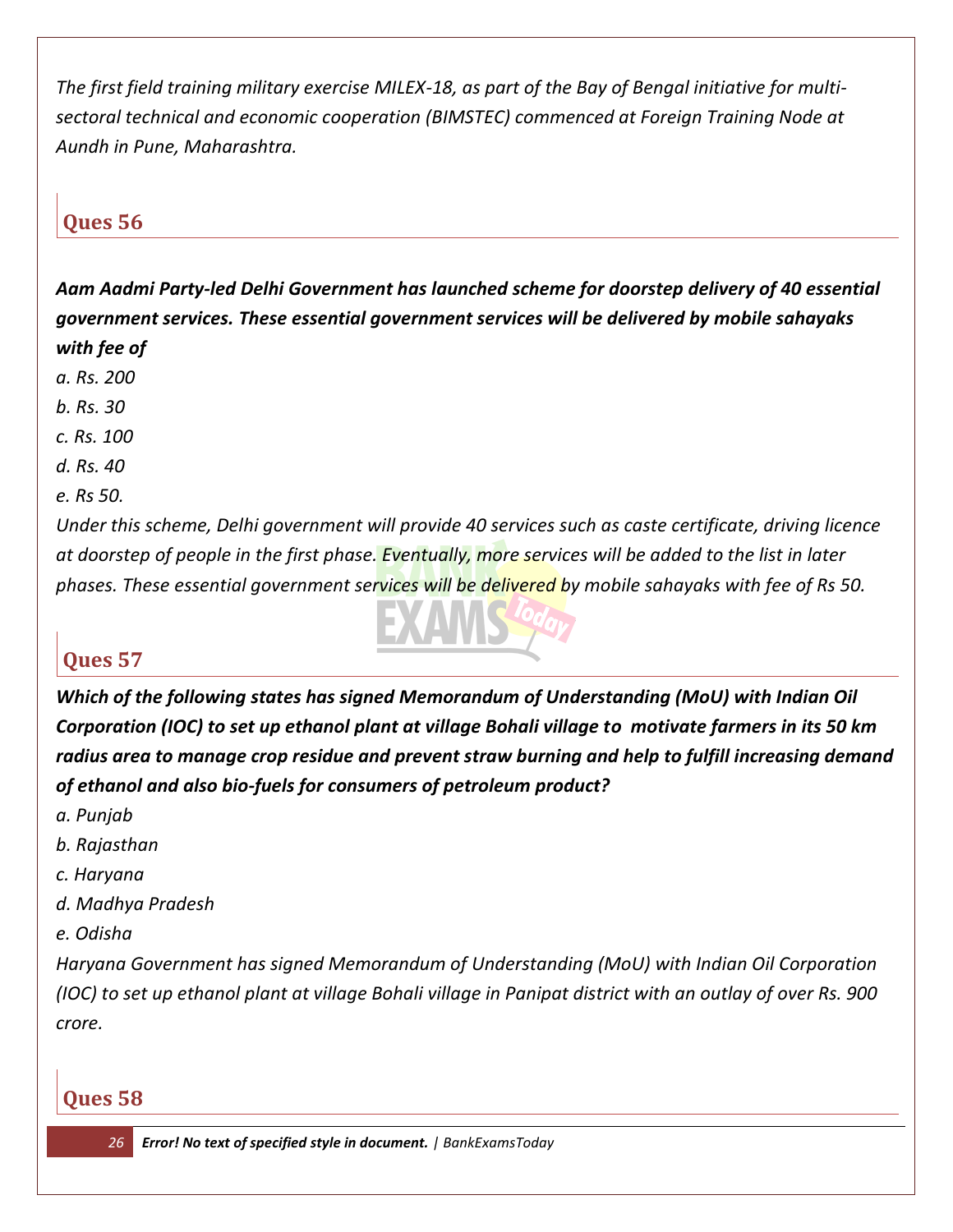*Regional Conference on Good Governance (held in September 2018) with Focus on Aspirational Districts was organized by Department of Administrative Reforms and Public Grievances (DAR&PG), Ministry of Personnel, Public Grievances and Pension was held in which of the following states? a. Punjab*

- *b. Rajasthan*
- *c. Haryana*
- *d. Madhya Pradesh*
- *e. Odisha*

*Regional Conference on Good Governance with Focus on Aspirational Districts was held in Bhopal, capital of Madhya Pradesh.*

## **Ques 59**

*Recently a Snow leopard was spotted at height of about 4,000 metres in Lippa-Asra wildlife sanctuary?*

*Where is this wildlife sanctuary located?*

- *a. Uttrakhand*
- *b. Himachal Pradesh*
- *c. Assam*
- *d. Jammu and Kashmir*
- *e. Kerala*

## **Ques 60**

*Who of the following is appointed as Sports Ambassador of Assam?*

- *a. Hima Das*
- *b. Tintu Luka*
- *c. Sudha Singh*
- *d. PU Chitra*
- *e. Seema Punia*

*India's ace sprinter Hima Das was appointed as Sports Ambassador of Assam to inspire budding players of northeastern state to aim big and young generation to take up sports seriously.*

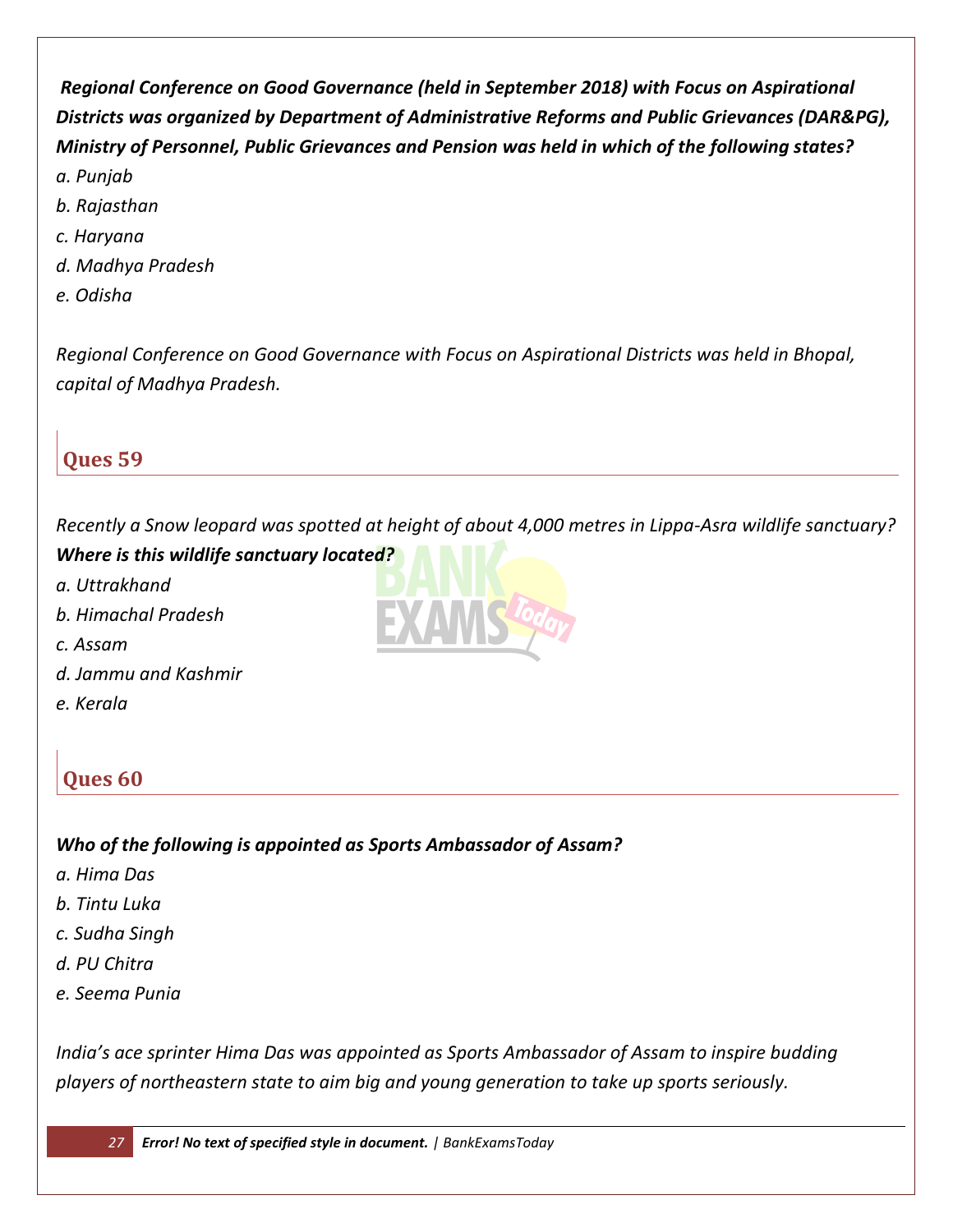*Which which of the following nations has India signed agreement to collaborate for ISRO's first human space mission Gaganyaan to be launched in 2022?*

- *a. France*
- *b. USA*
- *c. Japan*
- *d. Russia*
- *e. None*

## **Ques 62**

*International Women Entrepreneurs Summit 2018 was held in Kathmandu, capital of Nepal from September 3 to 5, 2018. The summit was inaugurated by Vice President of Nepal Nanda Bahadur Pun. The theme of 3-day summit was*

- *a. Equality brings Economic Empowerment*
- *b. Equality with Economic Empowerment*
- *c. Equality begins with Economic Empowerment*
- *d. Equality paths way for Economic Empowerment*
- *e. None*

## **Ques 63**

#### *Coffee Board of India is an autonomous body, functioning under the Ministry of*

- *a. Environment and Forests*
- *b. Science and Technology*
- *c. Chemicals and Fertilizers.*
- *d. Agriculture and Rural Development*
- *e. Commerce and Industry*

*Coffee Board of India is an autonomous body, functioning under the Ministry of Commerce and Industry, Government of India. It was set up under an Act of Parliament in 1942*

#### **Ques 64**

*What is India's rank in the production of Coffee?*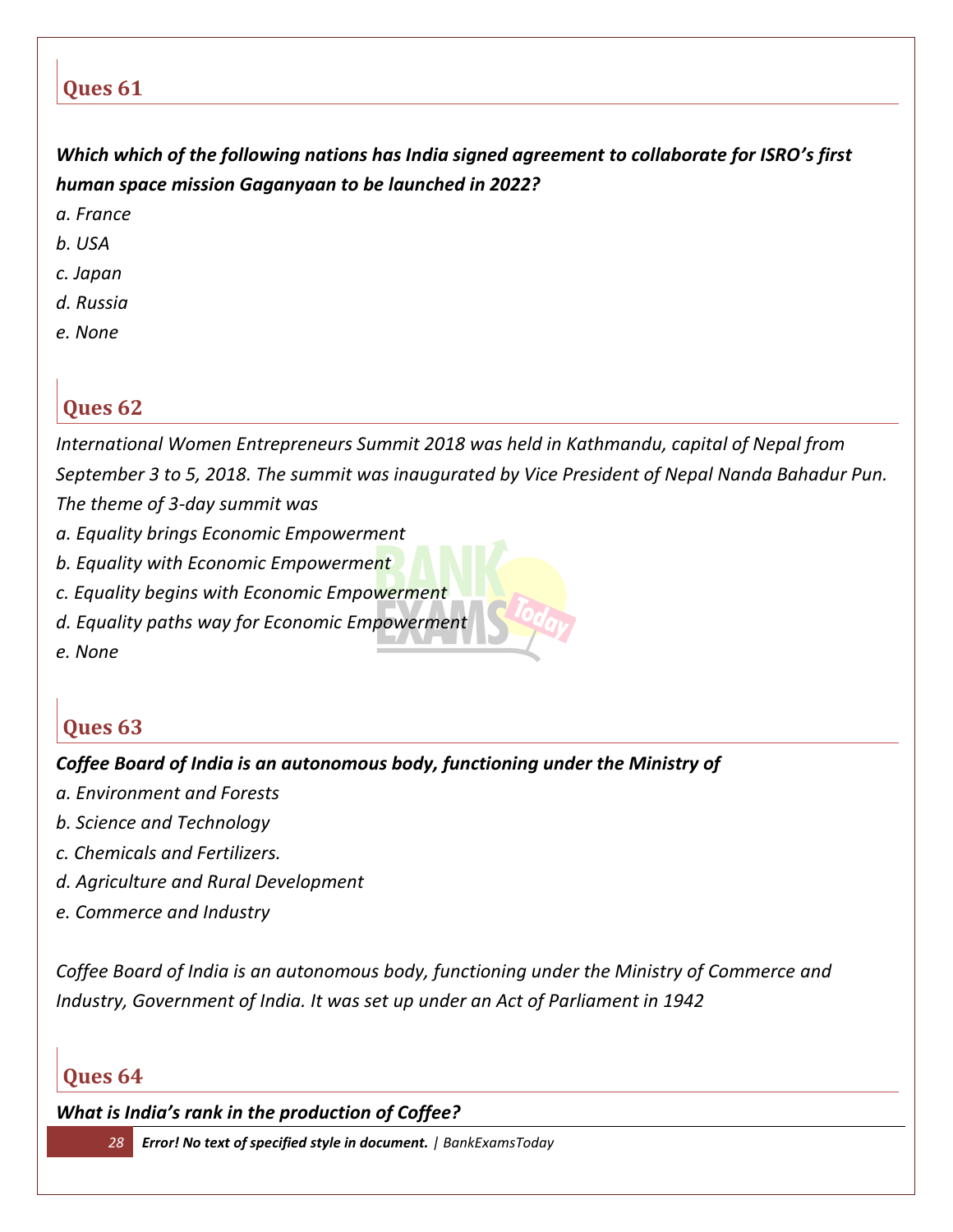- *a. 5th*
- *b. 6th*
- *c. 3rd*
- *d. 2nd*
- *e. 1st*

*India is 6th largest coffee producer in the world with 4% share after Brazil, Vietnam, Colombia, Indonesia and Ethiopia.*

## **Ques 65**

*Who among the following is the winner of Most Valuable Player (MVP) Trophy Award in 2018 Jakarta and Palembang Asian Games?*

- *a. Lin Dan*
- *b. Kosuke Hagino*
- *c. Rikako Ikee*
- *d. Park Tae-hwan*
- *e. Koji Ito*



## **Ques 66**

*Union Ministry of Women and Child Development recently had inaugurated widows' home at Vrindavan in Mathura, Uttar Pradesh which is special home for 1000 widows set under Swadhar Greh scheme and is the largest ever facility of its kind created by government organization.*

#### *What is the name of windows' home?*

- *a. Krishna Kutir*
- *b. Krishna Awaas*
- *c. Krishna Ashram*
- *d. Krishna Vicharan*
- *e. None*

*Union Ministry of Women and Child Development recently had inaugurated widows' home 'Krishna Kutir' at Vrindavan in Mathura, Uttar Pradesh. Krishna Kutir is special home for 1000 widows set under Swadhar Greh scheme and is the largest ever facility of its kind created by government organization*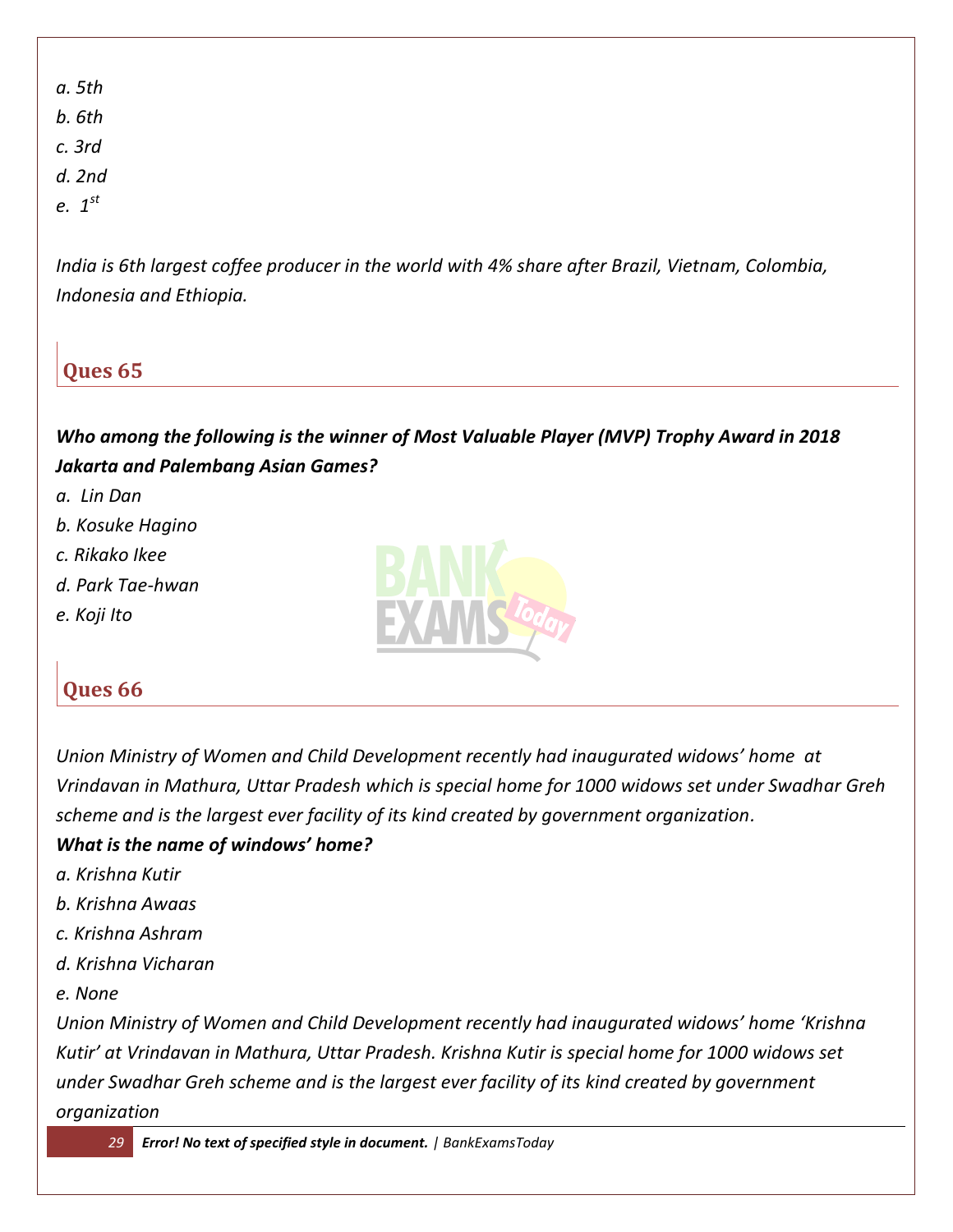*The 4th BIMSTEC Summit concluded in Kathmandu with signing and adoption of Kathmandu Declaration by all the seven members (India, Nepal, Bangladesh, Bhutan, Sri Lanka, Myanmar and Thailand).* 

*After conclusion of summit, current chair of BIMSTEC, Nepal PM KP Sharma Oli also handed over Chairmanship of next (fifth) BIMSTEC Summit to*

- *a. Ram Nath Kovind*
- *b. Abdul Hamid*
- *c. Tshering Tobgay*
- *d. Win Myint*
- *e. Maithripala Sirisena*

*. After conclusion of summit, current chair of BIMSTEC, Nepal PM KP Sharma Oli also handed over Chairmanship of next (fifth) BIMSTEC Summit to Sri Lankan President Maithripala Sirisena.* 

## **Ques 68**



- *a. Dr. LK Chaturvedi*
- *b. Dr. SL Tripath*
- *c. DR. RD Sharma*
- *d. Dr. SK Tiwari*
- *e. Dr. BK Mishra*

*Dr Basant Kumar Misra, head, Department of Surgery, Neurosurgery & Gamma Knife Radiosurgery at P D Hinduja Hospital will be awarded with the Dr B C Roy National Award in the most prestigious category of 'Eminent Medical Person' of the year, the highest award in the field of medicine in India. Dr. Misra will receive the award from the President of India Ram Nath Kovind.* 

## **Ques 69**